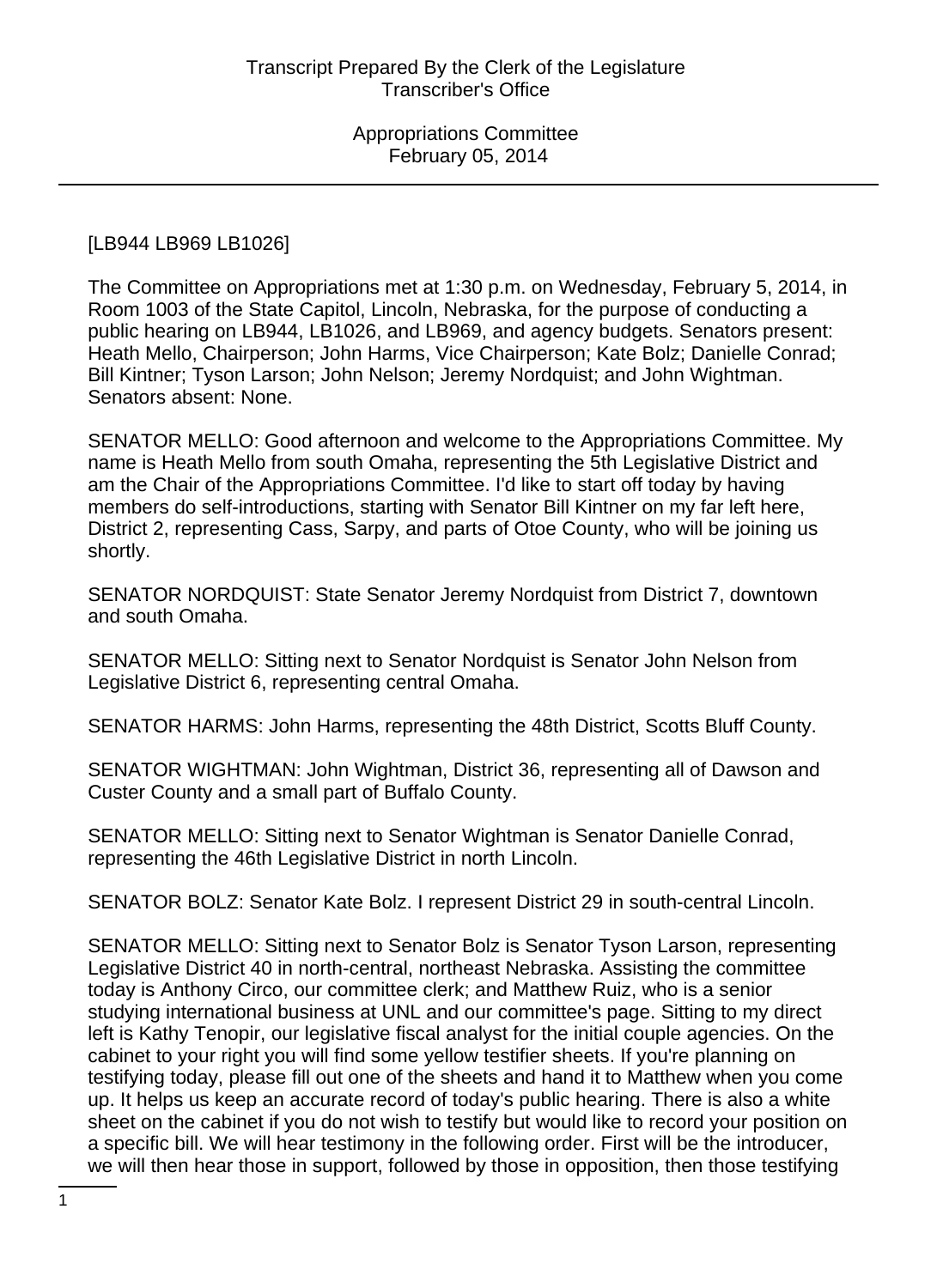Appropriations Committee February 05, 2014

in the neutral capacity. We will end with a closing statement by the bill introducer. If you have any handouts, please bring at least 11 copies and give them to Matthew, our page. If you do not have enough copies, he will help you make more. We ask that you begin your testimony by giving us your first and last name, and spelling it for the public record. We will be using a five-minute light system today. When you begin your testimony, the light on the table will turn green. The yellow light is your one-minute warning. And when the red light comes on, we ask you to wrap up your final thoughts. At this time I'd ask for all of us, including senators, to please check our cell phones and make sure they are on silent or vibrate mode. For those who wish to testify on an agency budget or agency appropriations hearing, there is no opposition, neutral, or support. It's simply you come up after the agency gives their initial testimony and you can come up and give your feedback or thoughts on a specific appropriation or the agency's appropriations. (Agency hearings) Is there anyone else wishing to testify on Agency 13, the Nebraska Department of Education? Seeing none, that will close today's hearing on Agency 13 and take us to our first bill of the day, LB944 by Senator Bolz.

SENATOR BOLZ: (Exhibit 1) Well, good afternoon, colleagues. Today I present to you a bill related to early childhood education. And where I would like to begin in this discussion is just asking you to think for a minute about whether or not you can identify the difference between a child who has autism and a child who is just shy. Do you know if a kid is just afraid of the dark, or if they have posttraumatic stress disorder? Do you know when a kid is excited, versus when a kid has hyperactivity disorder? As a social worker, those are things that I'm familiar with and terms that come pretty readily to me, but to the average parent, those distinctions are difficult. And I think what we're seeing in more education settings and more early education settings is higher challenges in terms of children's behavioral health needs and greater need for guidance and support. So even the most attentive parents and early educators can struggle not only with understanding whether or not a child might be experiencing a difficult problem but also what to do next, and that's what the Nurturing Healthy Behaviors Program addresses. This program provides early childhood expert consultants for such circumstances, and they have done so already in Nebraska with exceptional success. Everything we know about early childhood development tells us that early brain development sets the stage for lifelong learning and success. In simple terms, early education pays off in savings and education and health later on. Unfortunately, we also know that the lack of early intervention can be a challenge. In Lincoln Public Schools alone, over 250 children were actually expelled in grades kindergarten through 2nd grade for fairly dramatic circumstances, things such as destroying property or addressing another child inappropriately. So the Nurturing Healthy Behaviors Program invests in programs that build on best practices and early assessment intervention and parent and teacher training to respond to those dramatic circumstances in early education settings. Evaluations of the three existing programs which are currently running in Omaha, Lincoln, and Merrick County show great success. Evaluations of these programs completed by the University of Nebraska Medical Center were exceptionally positive,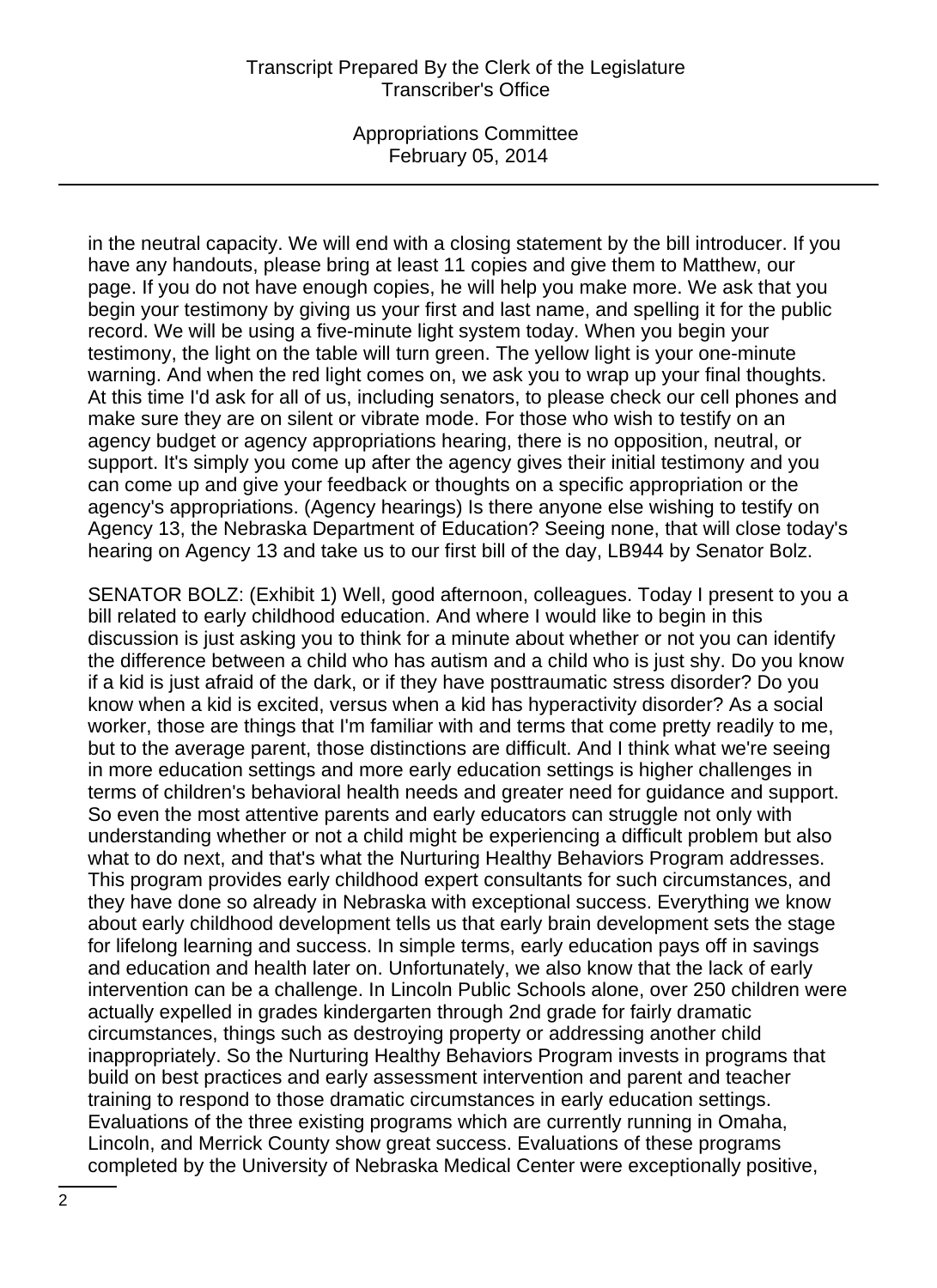Appropriations Committee February 05, 2014

indicating improvements for kids, parents, and teachers. This bill comes from educators in my district. Like many of you, I meet with my teachers on a regular basis and they identify behavioral health challenges as one of the biggest challenges in the educational setting. They want kids to get this kind of help so that they can achieve in the academic setting, learn, and move on in their schools. As a state, we have invested in early childhood education, both through philanthropic means and through this body in terms of investing in quality childcare and early learning. Now is the time for us to also address the social and emotional development of our children in order for academic endeavors to be successful now and in the future. The Nurturing Healthy Behaviors Program helps those kids who are in the margins, kids who are having exceptional struggles that go beyond the capacities of the teachers and social workers and other school support staff that exist in the early education programs. The early...the Governor's Early Childhood Education Task Force has identified funding and stability for the Nurturing Healthy Behaviors Program over time as a top priority. Since 2002 this has been a recommendation of the Governor's Early Task Force. So this program provides assessment, support, and training for teachers, parents, and kids who are struggling with social and emotional needs in the early education setting and it is a modest investment to grow an existing successful program to the next stage of development along with our other investments. With that, I'll wrap it up and ask if you have any questions for me. [LB944]

SENATOR MELLO: Thank you, Senator Bolz. Are there any questions from the committee? Senator Larson. [LB944]

SENATOR LARSON: Thank you, Senator Bolz. And we did invest a significant sum last year and I have my beliefs in early childhood education. I think it does many good things. You mentioned Merrick County. How did it get to Merrick from Omaha and Lincoln? [LB944]

SENATOR BOLZ: Uh-huh. Oh sure. This is actually a subgrant of the Child Care Development Block Grant and there's a section of funds that are used for quality and for improvement. And so the Department of Education partnered with the Department of Health and Human Services to identify a need for this social, emotional development piece. So there was an RFP that went out, I believe three years ago but someone behind me might be able to identify that specifically, and Omaha, Lincoln, and Merrick County were identified as the top three award winners. [LB944]

SENATOR LARSON: And the extra \$400,000, as you say, sounds...it's not an exorbitant sum by any means. Is that...will that go to build, you know, more to more statewide programs to go statewide? Or is that \$400,000 going to be reconcentrated in the three programs that are currently existing for more research in their areas? I mean... [LB944]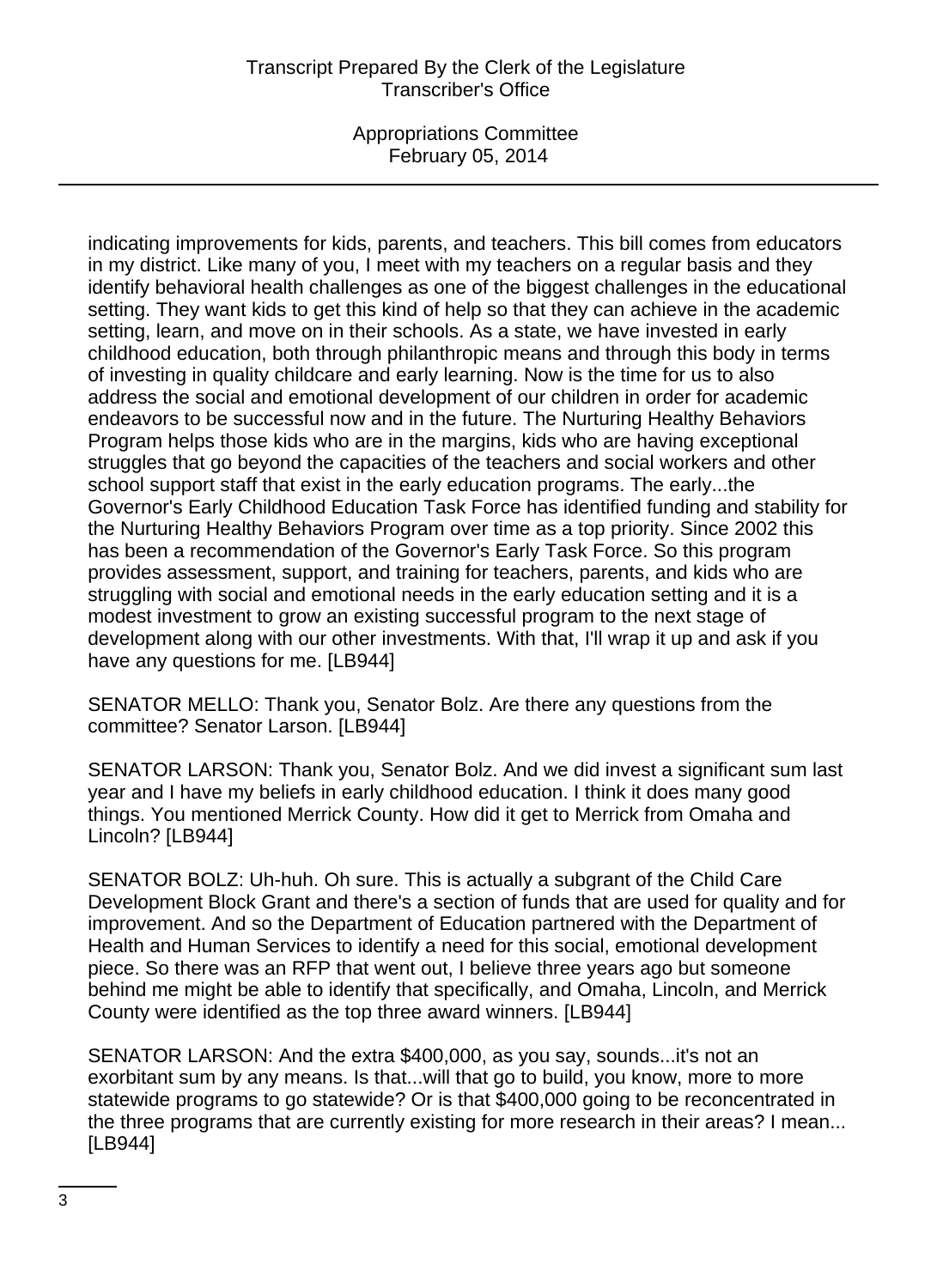# SENATOR BOLZ: Sure. [LB944]

SENATOR LARSON: ...I ask those type of questions a lot in terms of... [LB944]

SENATOR BOLZ: Very good question. [LB944]

SENATOR LARSON: Yeah. [LB944]

SENATOR BOLZ: It's a great question. The three programs that exist right now will be sustained. They have plans to continue on. They're doing great work. And so building on that success, I think the time is now to spread it to other areas of significant need. [LB944]

SENATOR LARSON: And that's what the \$400,000 will be, more of an expansion instead of a reinvestment in the three current programs. [LB944]

SENATOR BOLZ: That's exactly right, and the bill identifies the areas with significant mental health shortages or significant early childhood needs could be prioritized within that funding. [LB944]

SENATOR LARSON: I appreciate that and feel more at ease with the concept of expansion, especially into the rural areas of the state of Nebraska. [LB944]

SENATOR BOLZ: Exactly. [LB944]

SENATOR MELLO: Senator Conrad. [LB944]

SENATOR CONRAD: Thank you, Senator Bolz, for bringing this concept forward. And it's clear from your passionate testimony and in your introduction and the considerable amount of support that you've been able to garner through letters provided to the committee and I'm sure testifiers to follow that this is a fantastic program that has proven results. So my question to you is why is this enough? Why shouldn't we just go statewide and have a comprehensive solution? Or is it a better approach at this point in time to kind of do a small expansion? [LB944]

SENATOR BOLZ: Uh-huh. I'd love to go statewide and have a comprehensive approach. I think that's the ultimate goal. But in talking with the people who are engaged in this program, talking with stakeholders, it seems that taking a small step forward, expanding existing programs that are successful now is the right step at this stage in the game, partly because in order for this model to be successful, we need to make sure we have the right partners at the table and those partners have a long-term vision and investment. So I think a stepwise approach is appropriate. [LB944]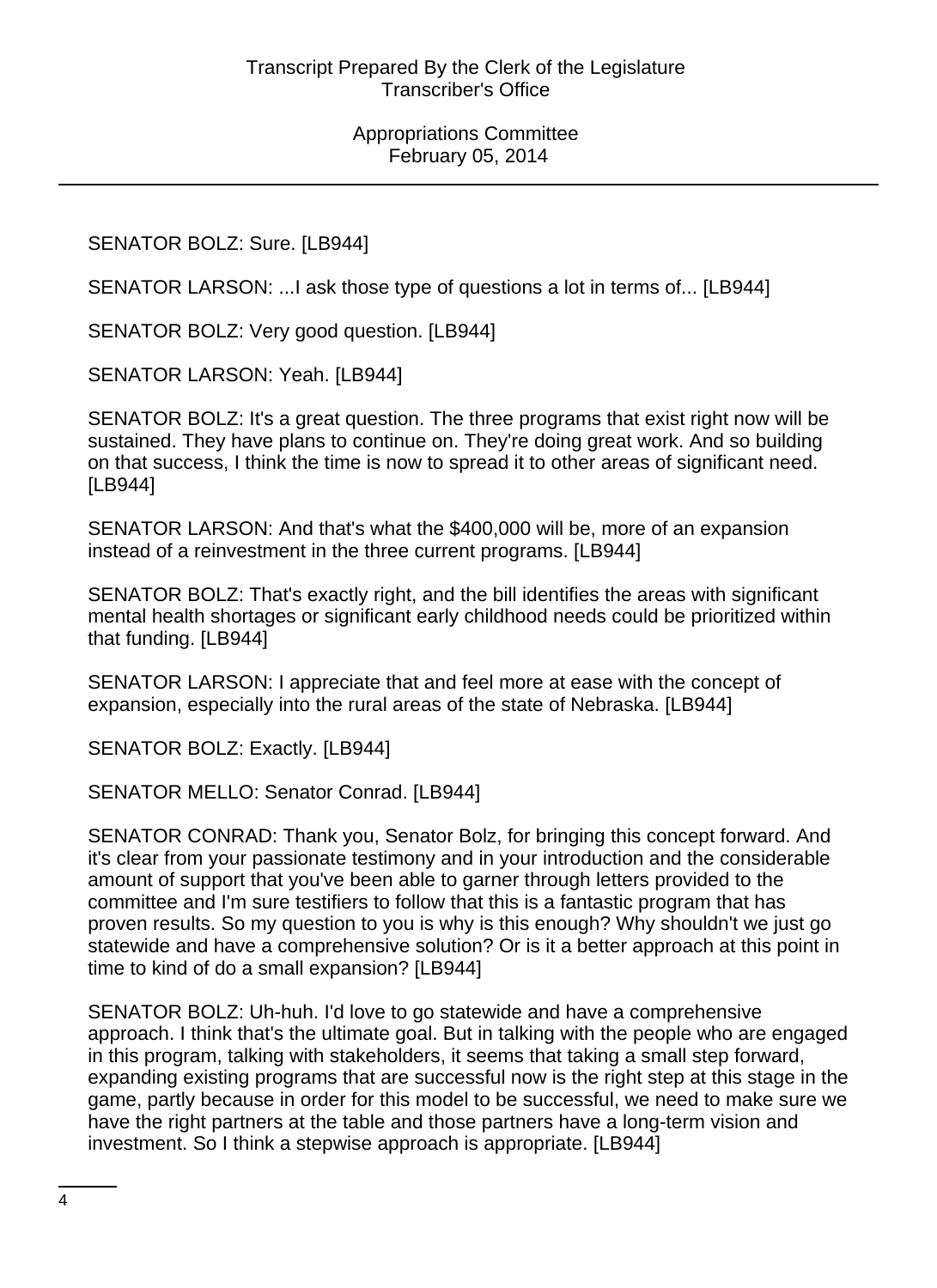SENATOR CONRAD: Okay. Thanks. [LB944]

SENATOR BOLZ: Yep. [LB944]

SENATOR MELLO: Senator Nelson. [LB944]

SENATOR NELSON: Thank you, Senator Bolz. Are there a great number of partner organizations or just in the Omaha and Lincoln area that provide these services? [LB944]

SENATOR BOLZ: That's a very good question. There are three existing programs that are funded with state dollars now, Omaha, Lincoln, and Merrick County. They have early childhood partners that feed into those programs, so if there was...the Little Tiara childcare center is next door to my house. If they had a child that needed some extra assistance, they could refer to a program in their community. So there are three existing organizations that are providing these services, but they partner with other child education entities within their region. [LB944]

SENATOR NELSON: So when you get away from urban centers and you identify places in rural Nebraska and western Nebraska, are they going to be able to get out there and provide consultation and screening and things like that? Is that what they're committed to do? [LB944]

SENATOR BOLZ: The intent of this bill is to grow partners in the rural communities where those services are lacking. So you're right, someone from Omaha is not likely to drive out to O'Neill to provide a service, but if we had a new partner, say in Norfolk, they certainly would. And so the intent is to take the model that is existing in Omaha, Lincoln, and Merrick County seeded out to other areas in high need. Does that answer your questions? [LB944]

SENATOR NELSON: Yeah. Thank you. [LB944]

SENATOR MELLO: Senator Bolz, I guess it's just for a point of clarification. The existing Nurturing Healthy Behaviors Program is housed in the Department of Ed... [LB944]

SENATOR BOLZ: Uh-huh. [LB944]

SENATOR MELLO: ...financed from Child Care Block Grant dollars... [LB944]

SENATOR BOLZ: Uh-huh. [LB944]

SENATOR MELLO: ...from the Department of Health and Human Services. [LB944]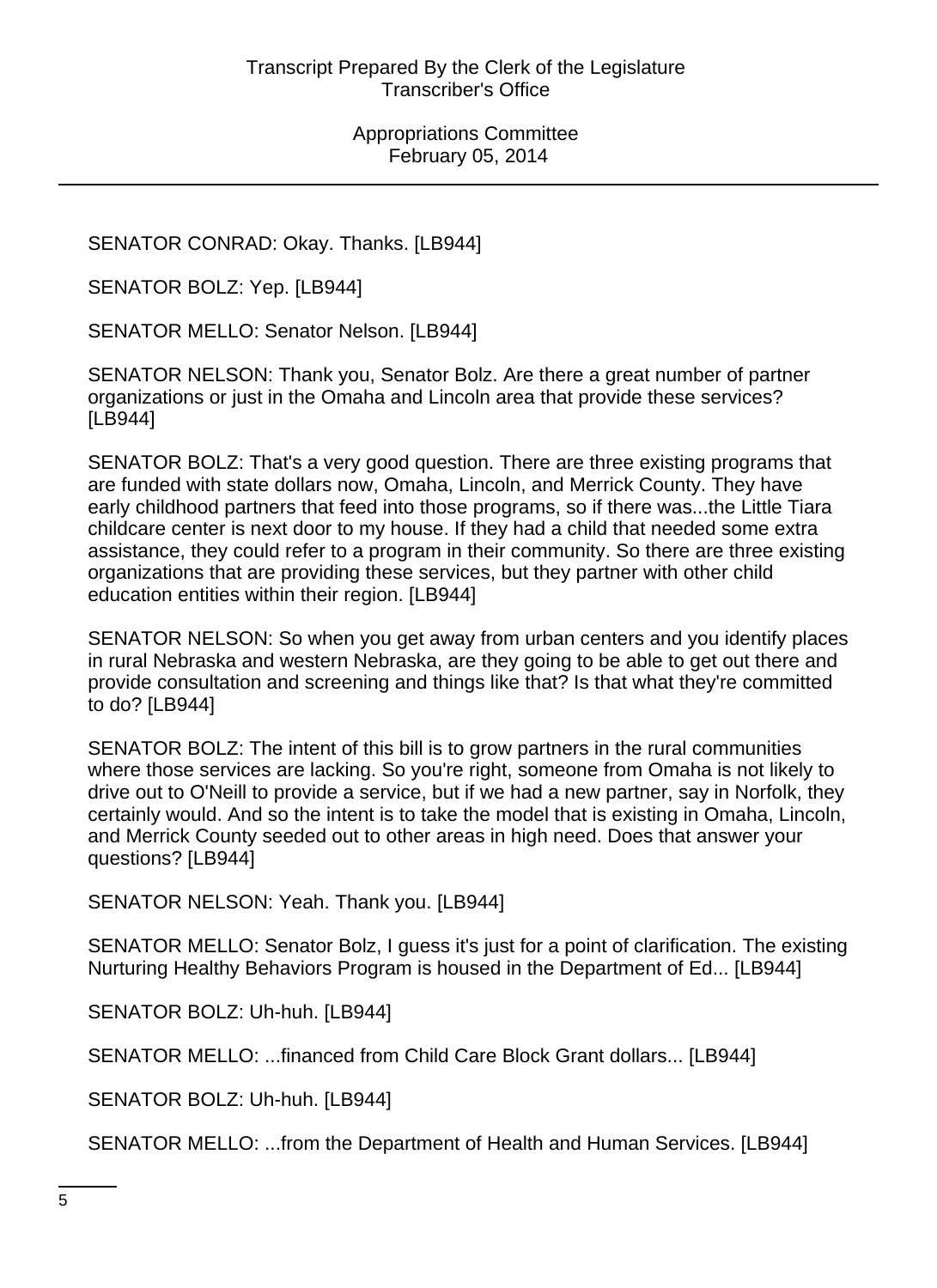#### SENATOR BOLZ: Uh-huh. [LB944]

SENATOR MELLO: So the existing three programs right now are all purely federally funded, correct? [LB944]

SENATOR BOLZ: That's right. [LB944]

SENATOR MELLO: Okay. Thank you. Senator Larson. [LB944]

SENATOR LARSON: And do you know how much, through the federally funded programs, that those three programs are costing right now dollarwise? [LB944]

SENATOR BOLZ: Our current investment through the Nurturing Healthy Behaviors Program is about \$400,000. [LB944]

SENATOR LARSON: About \$400,000. [LB944]

SENATOR BOLZ: But that's not the full cost of the programs because there are strategic partnerships with other organizations that help make sure... [LB944]

SENATOR LARSON: But federal grant money... [LB944]

SENATOR BOLZ: That's right. [LB944]

SENATOR LARSON: ...is roughly about this \$400,000 level. [LB944]

SENATOR BOLZ: That's right. [LB944]

SENATOR LARSON: So, thank you. And to kind of...on my last train of thought, the programs in Omaha and Lincoln I would assume probably consume more of that \$400,000 than, let's say, Merrick County. [LB944]

SENATOR BOLZ: Uh-huh. [LB944]

SENATOR LARSON: So in terms of seed money, this \$400,000 could actually build more than three programs because it won't have the vast size of Omaha and Lincoln to consume as much of that money possibly? [LB944]

SENATOR BOLZ: Uh-huh. Sure. [LB944]

SENATOR MELLO: Seeing no further questions, thank you, Senator Bolz. First we'll take proponents of LB944. [LB944]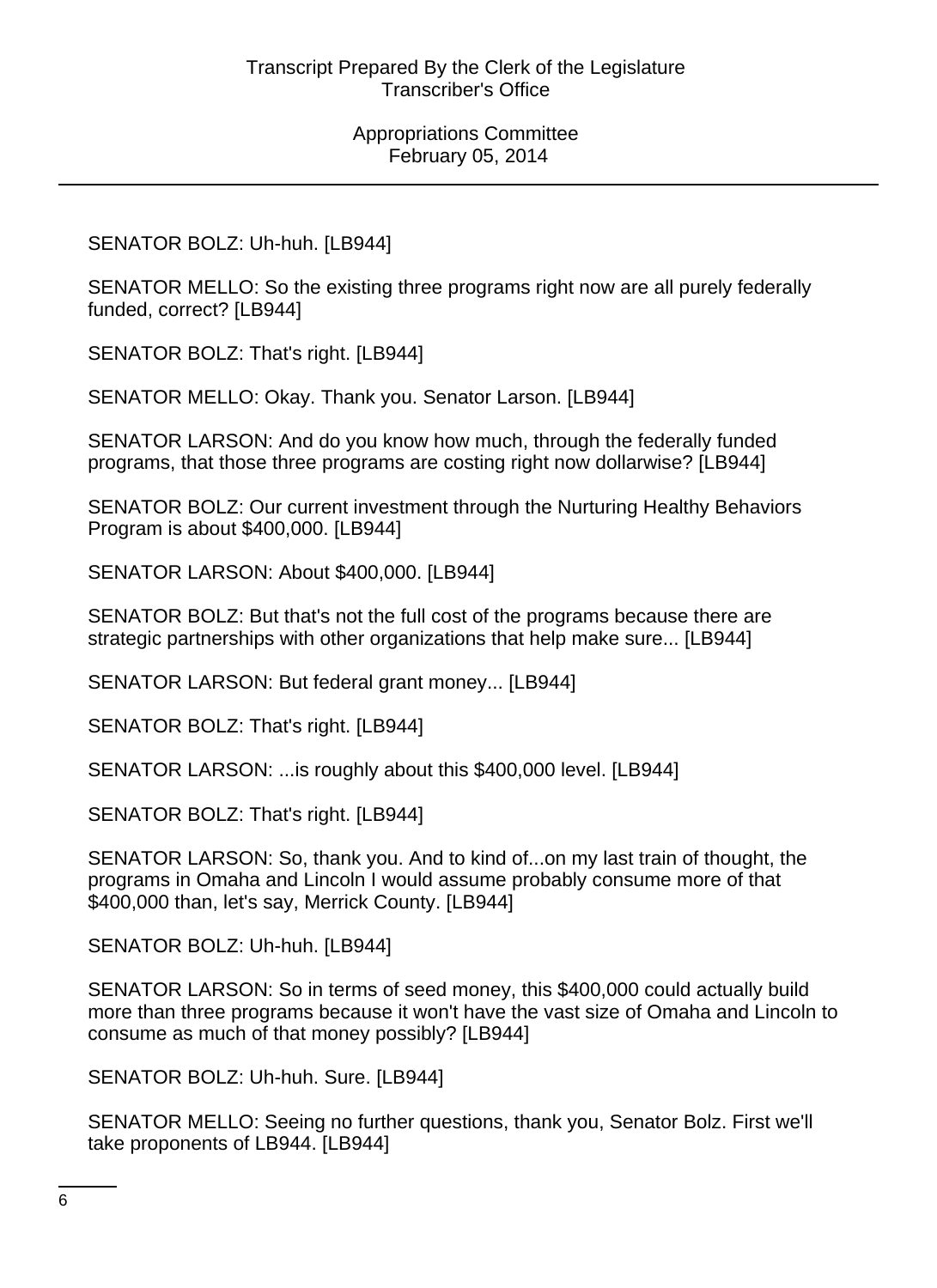JEN GOETTEMOELLER: (Exhibits 2 and 3) Good afternoon, Mr. Chairman, members of the Appropriations Committee. My name is Jen Goettemoeller, G-o-e-t-t-e-m-o-e-l-l-e-r. I'm here on behalf of First Five Nebraska to urge your support of LB944 and its inclusion into our state budget. Want to take a moment to thank this committee, Senator Harms and the entire committee, for your recognition and investment in early childhood efforts. There are certainly a lot of early childhood discussions happening in the Legislature and we just want to make sure those are all coordinated and working together. As Senator Bolz mentioned, this bill increases the grant dollars available to Nurturing Healthy Behaviors that provide social and emotional development, training, and support to childcare providers and to parents. And I think it may be helpful to just talk a little bit about social, emotional development and what is that and why it's important. I'm just going to read a line or two out of a working paper that the Center on the Developing Child at Harvard University has published. It says: We prepare dinner while simultaneously helping our children with their homework and making notes about appointments we need to schedule for the next week. We remember the phone number that our neighbor just gave us so that we can write it down as soon as we find a pen. We take a deep breath instead of honking if the car in front of us fails to move immediately when the light turns green. As adults, our capacities to multitask, to display self-control, to follow multiple-step directions even when interrupted, to stay focused are skills that are required for daily life and success at work. Without these skills, we could not solve complicated problems and make decisions. We couldn't make plans and adjust them when necessary, couldn't control our impulsive behavior or set goals and monitor our progress toward meeting them. Children need to develop these skills, too, in order to meet the many challenges they will face on the road to becoming productive, contributing members of their communities. Now, Senators, when these skills aren't developed, behavior becomes difficult, and then it becomes disruptive. To be clear, social, emotional skills are what children need to interact on the playground well with others or when presented with a difficult task, a difficult math problem. They are the skills that provide children the capacity to keep trying until they succeed. In the 3rd grade, these are the skills that will help children focus and apply a principle that they learned in a different class to get good test scores, and they are the same skills that lead to success in the workplace later in life. So the question is, how are these skills developed? I believe others are going to testify as well and speak to how that is developed in childcare and in the classroom setting, but basically these skills are developed by helping the children identify their feelings, helping them feel understood, and then coaching them through appropriate behaviors when their first impulse is to lash out. It sounds simple and perhaps intuitive. As essential as they are, we are not born with the skills that enable us to control impulses, make plans, and stay focused. Someone has to teach us those things and we better learn them early. Our news is littered every day with stories about juveniles or adults who didn't learn those skills as a young child. So then the question becomes, well, isn't that the parent's job to teach them? Well, of course it is. While it is not the role of government to take over the job of parents, it is important for government to create conditions where good parenting can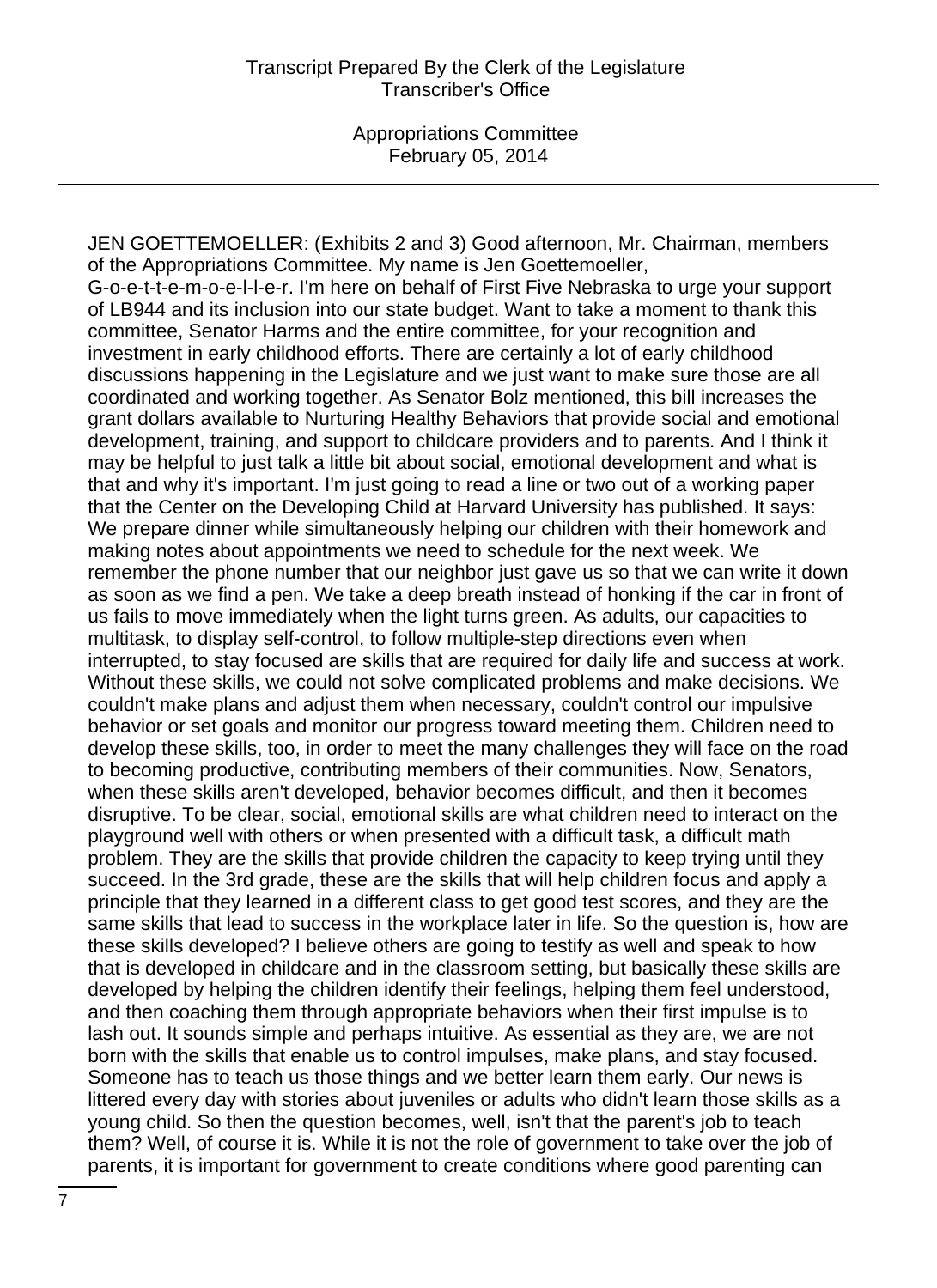Appropriations Committee February 05, 2014

occur, especially when the children are at risk. There are a lot of parents out there who do not know how to respond to their child's challenging behavior. That's where Nurturing Healthy Behaviors steps in. Parents, childcare providers, and teachers can call for help, but what they get is much more than advice on the phone. They get training and hands-on coaching, and they get results. We also think that Nebraska taxpayers should be making this investment. Making strategic investments based on proven outcomes is not only wise; it saves taxpayer dollars. The last point I want to make is that LB944 prioritizes funding for areas of the state with high concentrations of at-risk children, and I do have a map for you that I would like you to take a look at. This is a map of the number of children from ages birth through five who are at risk of failing in school. These numbers come from the Census Bureau, actually just released about six weeks ago, and they're current through 2012. As you look over it and find the counties that are in your legislative district, also take a look at the statewide numbers. Currently, 41 percent of Nebraska children are at risk of failing in school. That number has been increasing and it's not good, especially for rural Nebraska. These types of investments in young children yield tremendous returns, returns that are amplified when the investments are targeted to at-risk children. So, wanted to thank Senator Bolz for bringing this bill forward and ask for you to include this investment in your state budget. Thank you. [LB944]

SENATOR MELLO: Thank you, Jen, for your testimony. Are there any questions from the committee? Senator Harms. [LB944]

SENATOR HARMS: Jen, would you kind of walk me through how all this works. I'm not sure I really understand this. How would this all be put together? [LB944]

JEN GOETTEMOELLER: Sure. So I think there are some folks here who can give you a concrete example of what that training and coaching looks like, but let me try to give you a visual example. So let's say you've got a young child and they are playing and interacting in a group with other kids, and something happens and all of a sudden one of the kids sticks a pencil in the other kid's ear. A parent or childcare provider or preschool teacher might remove Johnny from the situation; tell him, no, we don't do this, we don't hurt people; come up with some sort of punishment. They might be expelled from the childcare center or something like that. And I would suggest, this is kind of oversimplifying it maybe, but I would suggest that the Nurturing Healthy Behaviors model would go a step further and work with the parent or the childcare provider to sit down with that child and sort of explore what was going on. Maybe they were mad, and if you can help the child identify that they were mad, then you can talk them through, well, let's think about three things that we can do when we're mad that is an appropriate way of showing your anger, and sort of walking them through. Children don't misbehave because they want to drive us to an early retirement. I think they have a need that isn't being fulfilled. And when the adults in their lives take the moment to try to figure out what that need is and equip the children with appropriate responses, then we set those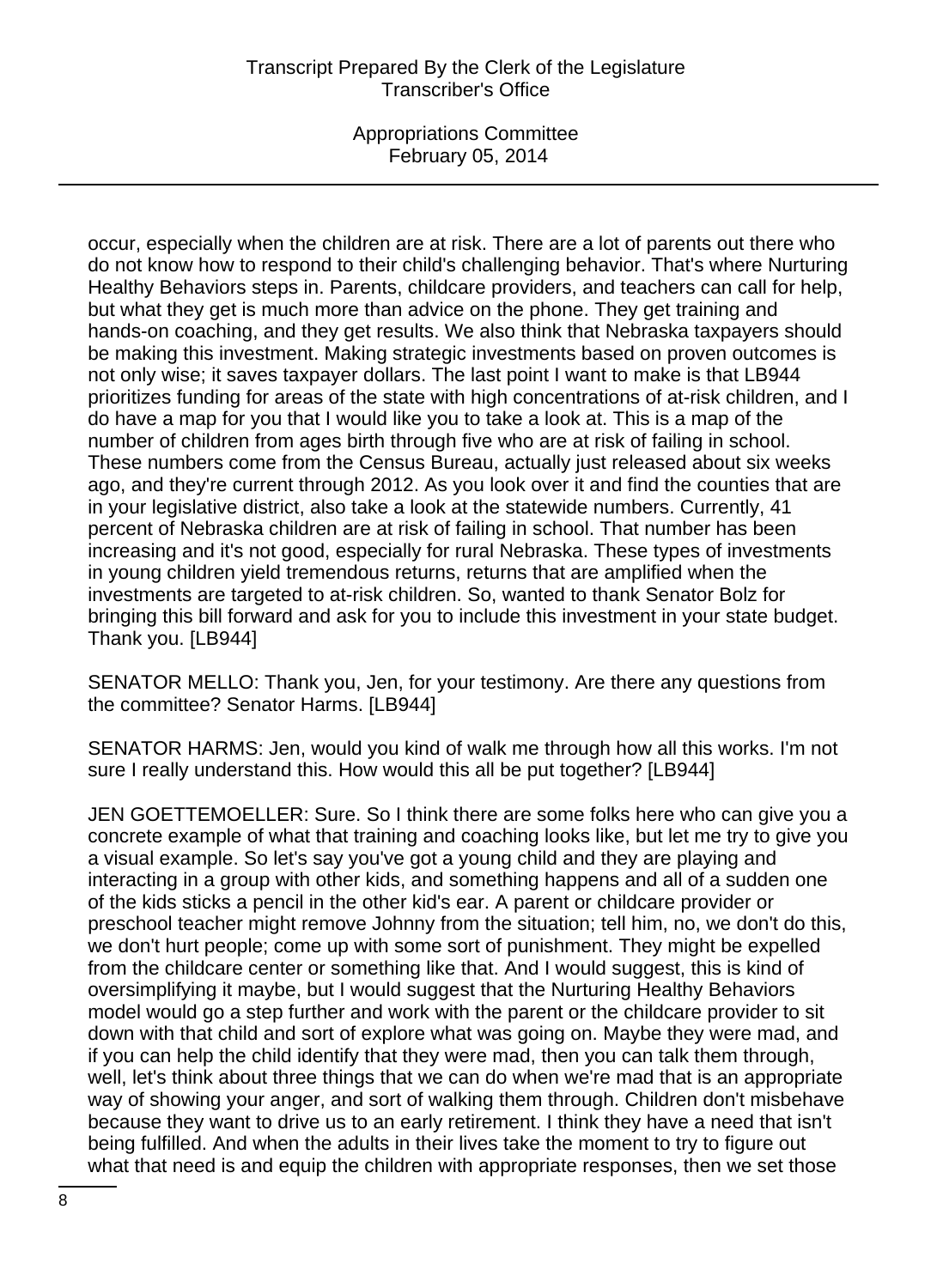children on the path to success so that that young child, who stuck a pencil in someone's ear, not because they were bad but because they didn't know what to do with their mad feeling, later on when they're a teenager we can help them early on control their impulses so the next time it's not a knife or a gun. And that's...so that's an example. [LB944]

SENATOR HARMS: You know when I look at your map and it just kind of alarms me when I just look at western Nebraska, look at the Panhandle. Boy, there's a lot of children at risk. [LB944]

JEN GOETTEMOELLER: You know there are, Senator Harms, and I think that sometimes people think that all the at-risk kids are in north Omaha,... [LB944]

SENATOR HARMS: They're not. [LB944]

JEN GOETTEMOELLER: ...and there's certainly a large number of children there, but this is a statewide issue and it's growing faster in rural Nebraska than it is in urban Nebraska. And it's something that we really need to watch. Even in the last two years, the at-risk numbers in rural Nebraska have really increased pretty dramatically. [LB944]

SENATOR HARMS: Yeah, I know. Two years ago I think we were like about 56 percent and now we're at 61 percent... [LB944]

JEN GOETTEMOELLER: Yeah. [LB944]

SENATOR HARMS: ...of all those children who, you know, enter the public schools are at risk. And then... [LB944]

JEN GOETTEMOELLER: Right. [LB944]

SENATOR HARMS: ...we have set them up on a course to fail. [LB944]

JEN GOETTEMOELLER: Uh-huh. So one of the great things that we're particularly excited about with this bill is that these investments would go out into a lot of those areas. They have been already very successful in Lincoln and Omaha, and the rest of the state certainly needs access to those kinds of services as well. [LB944]

SENATOR HARMS: How would this...how does this...how would this tie into the Sixpence Program? [LB944]

JEN GOETTEMOELLER: So that's a great question. Those programs are now stretching out further and further across the state and we're really getting into some rural areas, but these could be partners. I mean I would suggest that any Sixpence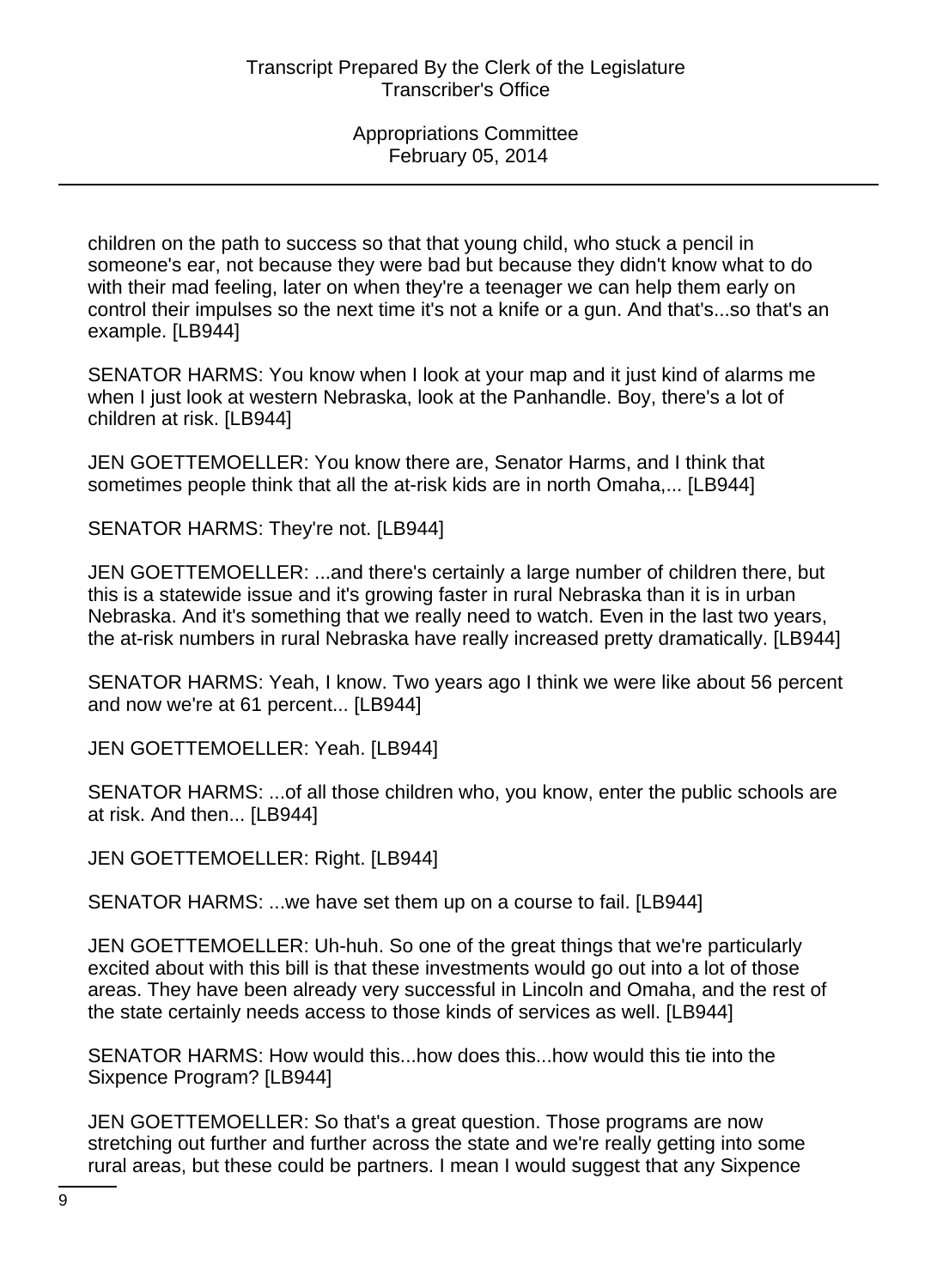Program that's out anywhere across the state could certainly...the Nurturing Healthy Behaviors work certainly could be partners in Sixpence grants. I think when we coordinate all these resources, we certainly have significant impact and better results. [LB944]

SENATOR HARMS: Thank you. [LB944]

JEN GOETTEMOELLER: Uh-huh. [LB944]

SENATOR MELLO: Senator Conrad. [LB944]

SENATOR CONRAD: Hi, Jen. Thanks so much for coming in. And just to dovetail on Senator Harms's question, one thing that I'm struggling with, with this request and the program in general is just an understanding about our framework. And I appreciate that it's good to have a variety of tools in the tool bag but in the wake of the safe haven crisis... [LB944]

JEN GOETTEMOELLER: Uh-huh. [LB944]

SENATOR CONRAD: ...we created the navigator, Helpline. [LB944]

JEN GOETTEMOELLER: Uh-huh. [LB944]

SENATOR CONRAD: Last year Senator McGill provided a great deal of leadership on a pilot program for kids' behavioral health teleservices. [LB944]

JEN GOETTEMOELLER: Uh-huh. [LB944]

SENATOR CONRAD: This committee and the body made significant investments in early childhood education. So how does this complement those efforts... [LB944]

JEN GOETTEMOELLER: Uh-huh. [LB944]

SENATOR CONRAD: ...or how are we ensuring there's not duplication and if you know... [LB944]

JEN GOETTEMOELLER: It's a great question. [LB944]

SENATOR CONRAD: ...or for other testifiers I'll throw it out there. But... [LB944]

JEN GOETTEMOELLER: Yeah. [LB944]

SENATOR CONRAD: ...that's just something that I think that we need to think about.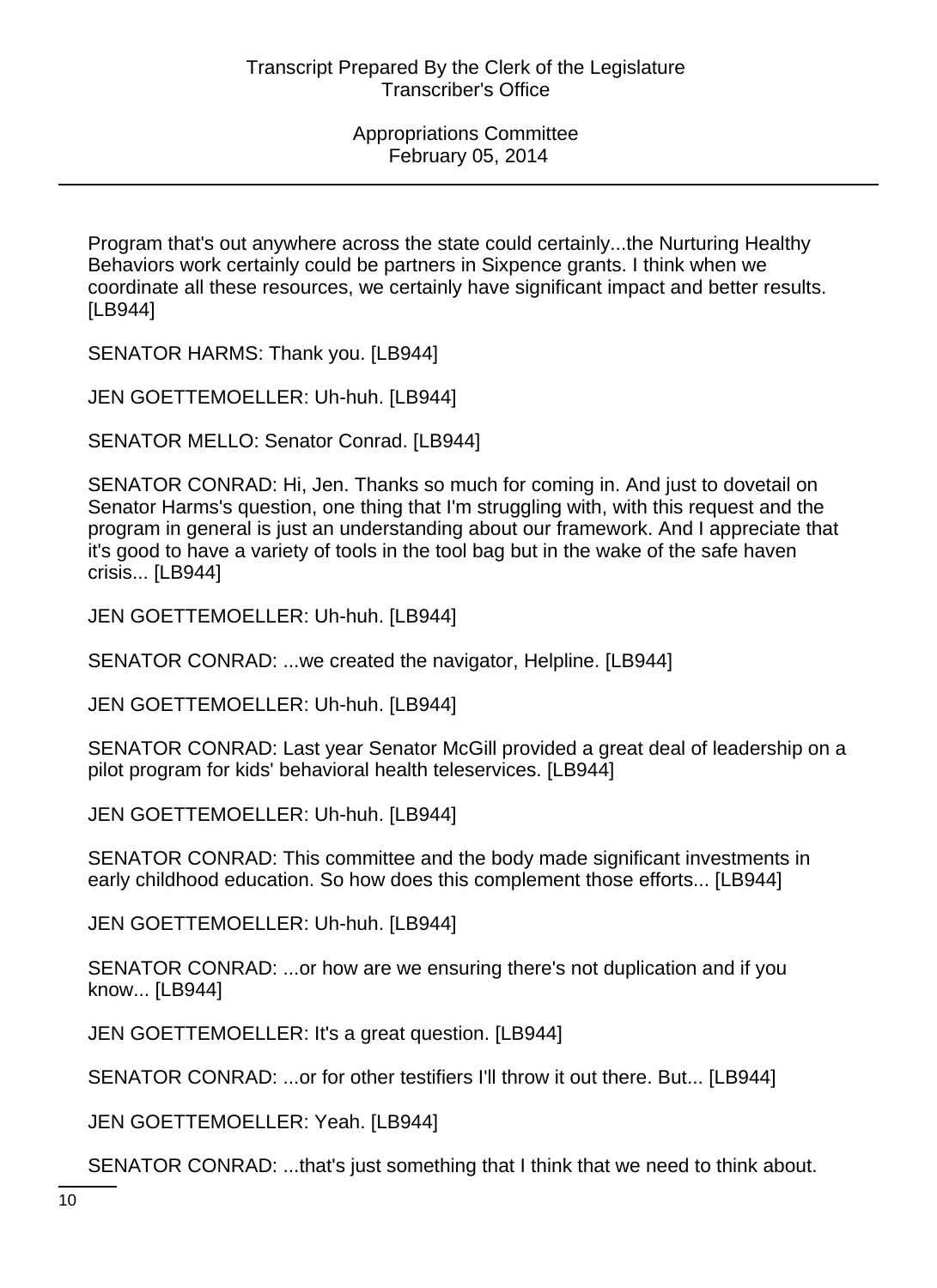[LB944]

JEN GOETTEMOELLER: I'm not sure that I have a full explanation. It certainly would be worth trying to make sure everything is well coordinated. I think what might be particularly helpful in the Nurturing Healthy Behaviors work and those grantees is that they're very focused on early childhood. A lot of the other efforts focus across the span, even on older youth. But when we really can start very early and concentrate or target a little bit of extra effort early on, I think we really can help shift some of that challenging behavior and get it in the right direction going pretty early. [LB944]

SENATOR CONRAD: Okay. Thanks. [LB944]

SENATOR MELLO: Senator Nelson. [LB944]

SENATOR NELSON: Thank you, Senator Mello. Thank you for coming today, Jen. I'm looking at your chart here. [LB944]

JEN GOETTEMOELLER: Uh-huh. [LB944]

SENATOR NELSON: Somebody has come up with the statistic that 41 percent of children age zero through five are at risk. [LB944]

JEN GOETTEMOELLER: Uh-huh. [LB944]

SENATOR NELSON: Most of those kids have never set foot in any school environment or preschool... [LB944]

JEN GOETTEMOELLER: Correct. [LB944]

SENATOR NELSON: ...or anything. [LB944]

JEN GOETTEMOELLER: Right. [LB944]

SENATOR NELSON: How do you come up with a figure like that? [LB944]

JEN GOETTEMOELLER: Uh-huh. [LB944]

SENATOR NELSON: Is it based on family income or...? [LB944]

JEN GOETTEMOELLER: This is, yeah, these are census numbers and it also utilizes a definition that the Department of Education has used for a number of years in terms what makes a child at risk of failing in school. And so to answer your question, you were asking, I think, about income and is that a factor. It is. We want to make sure that the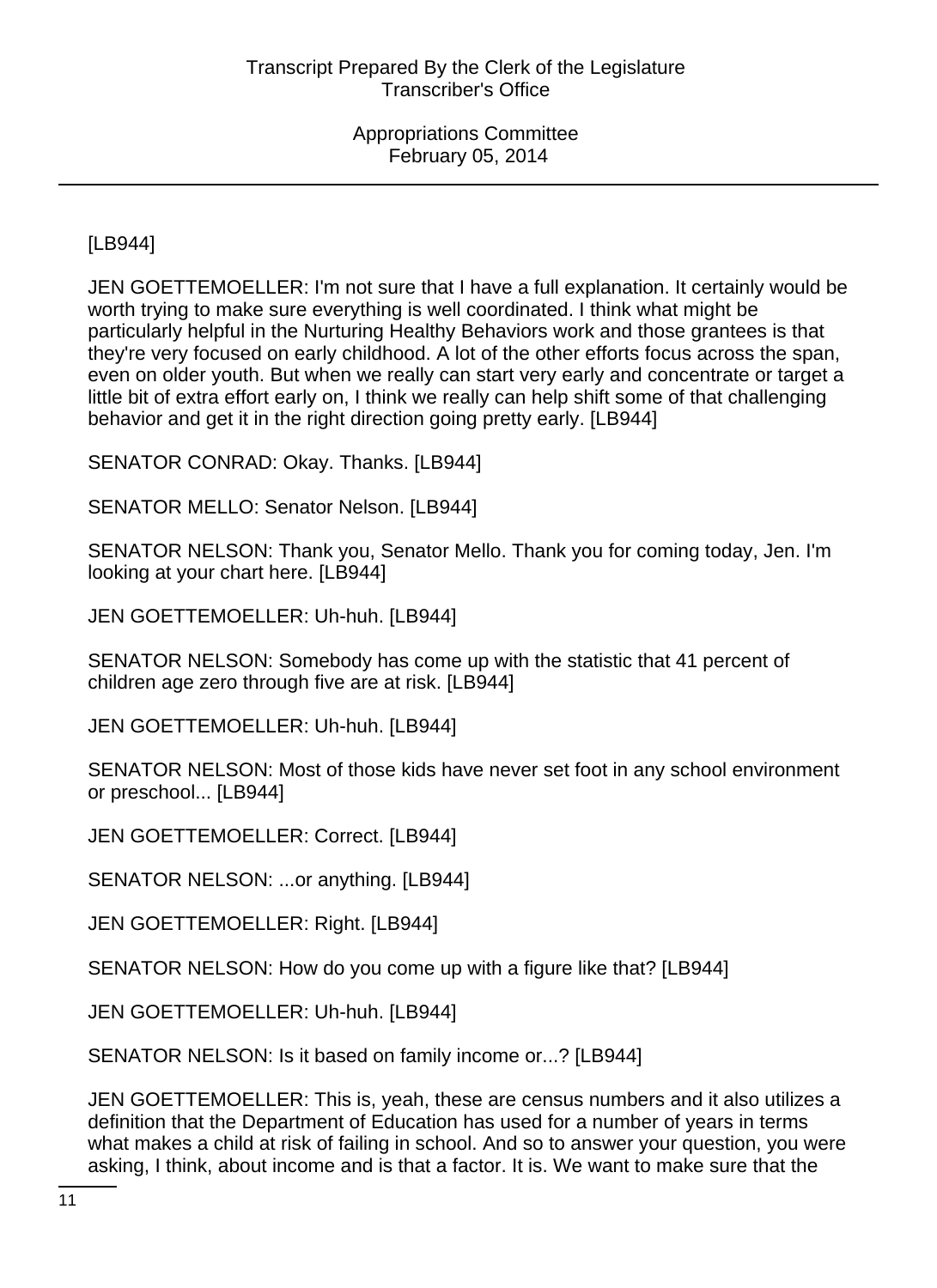numbers aren't duplicated so we really do just look at free and reduced-price lunch income, so that poverty level, and not count any other child who maybe in other risk factors. [LB944]

SENATOR NELSON: Well, maybe someone else can, you know, we'll hear more testimony. Just the assumption that low income is going to put you at risk of failure, I don't buy that, frankly, not from my experience. [LB944]

JEN GOETTEMOELLER: Well, I think there are...I think there are a lot of children who are in poverty who can do very well, but we know at risk, what it really means, what the term implies is that they are going to have more of a struggle in school to be successful if they don't have a little bit of extra intervention, if they don't have the kinds of experiences that we know really support good, neuro brain architecture. And these...the experiences that they would have with a parent or a childcare provider funded through Nurturing Healthy Behaviors are exactly those kinds of experiences. [LB944]

SENATOR NELSON: Okay. Thank you. [LB944]

SENATOR MELLO: Jen, real quick, I guess a point of clarification. You define, First Five Nebraska defines at risk as 185 percent or below, right,... [LB944]

JEN GOETTEMOELLER: Yes, that's... [LB944]

SENATOR MELLO: ...of poverty, federal poverty level. [LB944]

JEN GOETTEMOELLER: That's a definition that our Nebraska Department of Education utilizes... [LB944]

SENATOR MELLO: Okay. [LB944]

JEN GOETTEMOELLER: ...and so we utilize that same definition. And census does track, so... [LB944]

SENATOR MELLO: Yeah. [LB944]

JEN GOETTEMOELLER: ...these numbers are for children under six that are at 185 or below. [LB944]

SENATOR MELLO: Okay. That was just more of a point of clarification... [LB944]

JEN GOETTEMOELLER: Uh-huh. [LB944]

SENATOR MELLO: ...more than anything else. [LB944]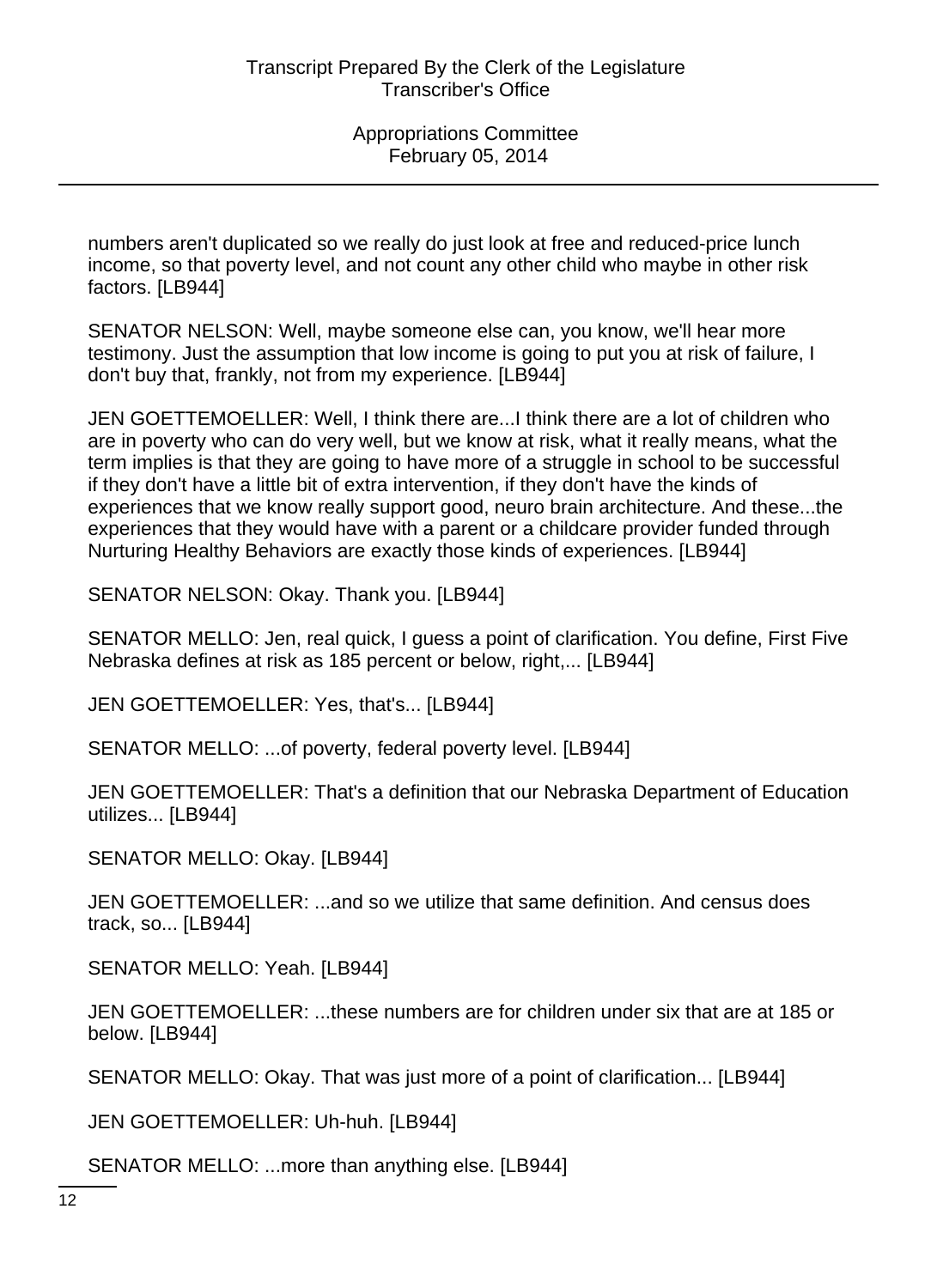JEN GOETTEMOELLER: Right. [LB944]

SENATOR MELLO: Senator Larson. [LB944]

SENATOR LARSON: Senator Nelson took my question in terms of what is...how do you determine what constitutes at risk. [LB944]

JEN GOETTEMOELLER: Uh-huh. [LB944]

SENATOR LARSON: And I think, more of a comment, I mean rural Nebraska, obviously there's issues out there with education and making sure these programs get to get out there. But at the same time, just, you know, the level of incomes out there are...just aren't as high as in Omaha and Lincoln. So I can understand Senator Nelson's comments of there could be some inflated numbers out in rural Nebraska, but it doesn't mean that there's not a problem or these programs wouldn't do good work out there. [LB944]

JEN GOETTEMOELLER: Uh-huh. [LB944]

SENATOR MELLO: Any further questions? Seeing none, thank you, Jen. [LB944]

JEN GOETTEMOELLER: Thank you very much. [LB944]

SENATOR MELLO: Next proponent for LB944. [LB944]

MATT DOMINY: (Exhibit 4) Senator Mello, members of the Appropriations Committee, thank you for the opportunity to testify for LB944. My name is Matt Dominy, D-o-m-i-n-y. I'm an elementary principal at Adams Elementary in Lincoln Public Schools. I am representing Lincoln Public Schools in this testimony today. I'm here to support LB944 which will expand mental and behavioral health services for the children of Nebraska. Every day and in every school in the state of Nebraska, our students in our schools are impacted by issues related to behavioral and mental health. We have students who come to our schools who have separation anxiety, depression, oppositional defiant disorder, reactive attachment disorder, just to name a few. I am here today to offer testimony for those students so that they might receive the services necessary so that they can access the rigorous curriculum and instruction that we provide to all of our students. As a school district, we recognize that we cannot address all of the mental and behavioral needs of our students alone, and we welcome the opportunity to partner with community organizations for early childhood social and emotional consultation services. A partnership built on meeting the individual's social, emotional needs of each child in each setting is critical in setting a trajectory toward school success, graduation, and long-term life success. Expanding funding for the Nurturing Healthy Behaviors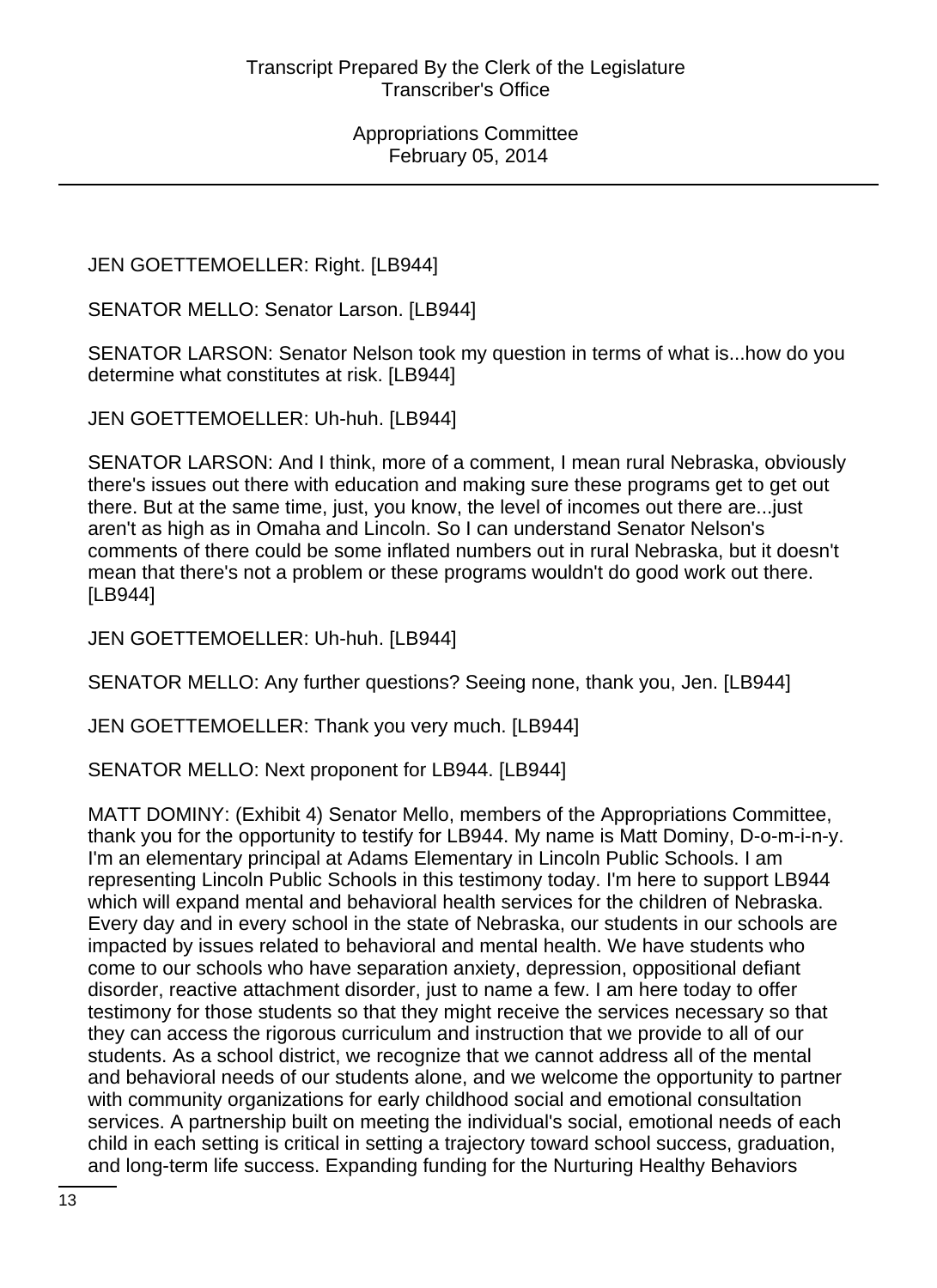Appropriations Committee February 05, 2014

Program will provide an opportunity for many Nebraskan children to be screened for social and emotional needs while still being at an age that these issues can be addressed proactively through individual program plans. Our hope is that these screens can be delivered and communicated in a way that honors the individual needs of families, communities, and the culture of our students. Our district is most hopeful that this increased funding to Nurturing Healthy Behaviors Program will result in training for our early childhood education staff in identifying social, emotional concerns, guidance in making individual plans of support, and planning for proactive instruction related to long-term social, emotional health. While teachers and administrators receive extensive training in content and pedagogy, initial training in supporting students with mental and behavioral health concerns can be very limited. This bill moves us in the right direction in meeting the needs of our children with behavioral and mental health concerns, as well as in providing necessary resources and tools to the providers of these students. Thank you for the opportunity to share testimony on LB944. I'd be happy to answer any questions you might have for me at this time. [LB944]

SENATOR MELLO: Thank you so much for your testimony, Matt. Are there any questions from the committee? Senator Harms. [LB944]

SENATOR HARMS: Thank you for your testimony. I'm just curious, how many of these children that have these kinds of issues are...would be classified as special ed students? [LB944]

MATT DOMINY: There are students that would qualify for special needs. It would be hard to give you percentages and numbers without going to statistics, but we could provide that if needed. [LB944]

SENATOR HARMS: I'd like to know that. [LB944]

MATT DOMINY: Sure. [LB944]

SENATOR HARMS: I've got kind of a feeling that...because I have two daughters that work in the special ed world, and so... [LB944]

MATT DOMINY: Right. Right. [LB944]

SENATOR HARMS: ...I'm pretty much in tune with that, that, you know, trying to bring these children into the regular line of coursework is really a struggle in just getting them to adjust to that sort of thing. I'm just curious about how many of those children might very well be classified as special ed. [LB944]

MATT DOMINY: You're absolutely correct. We have to make sure that we have those supports in place so that they can... [LB944]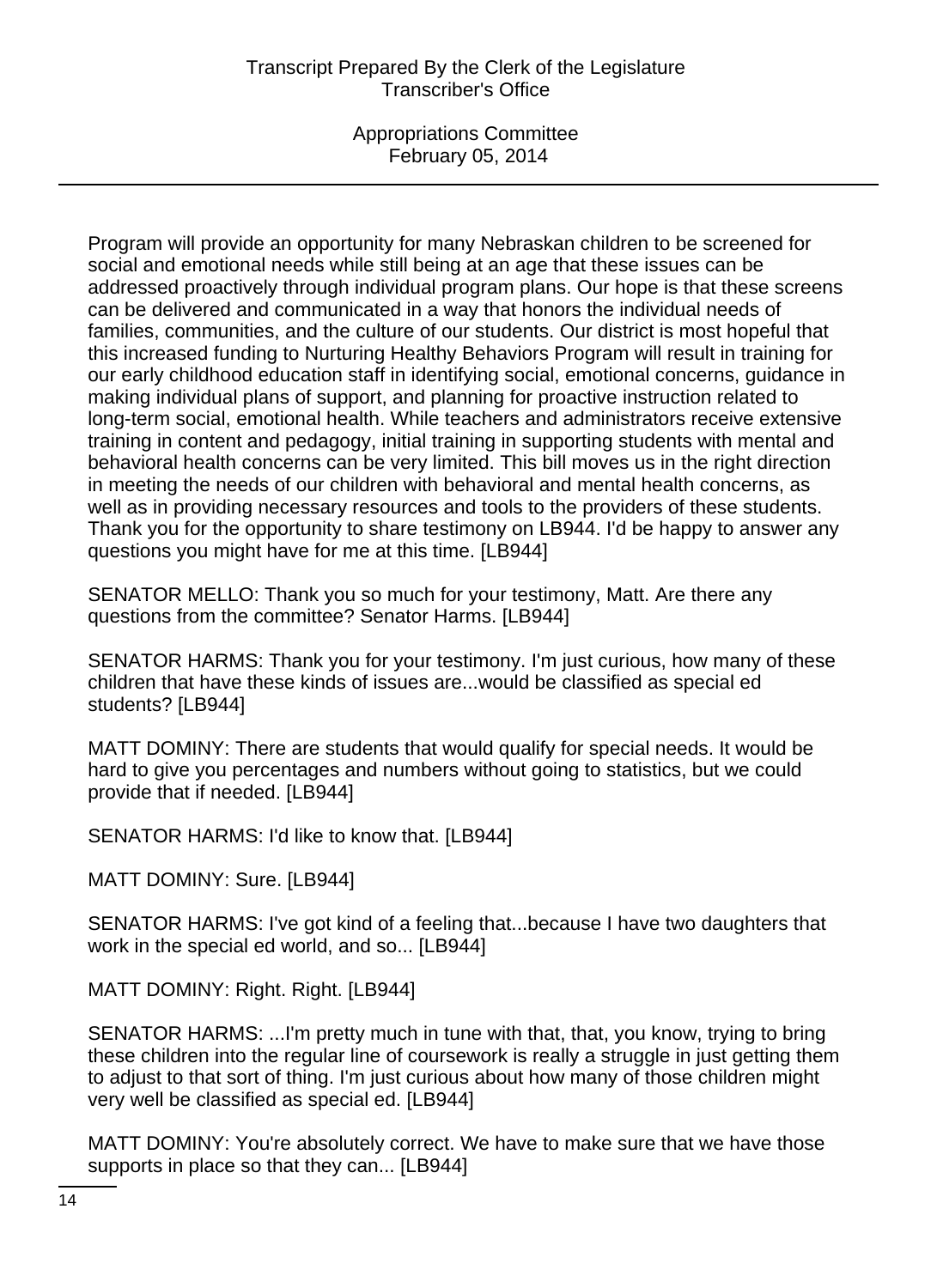SENATOR HARMS: Right, I understand. [LB944]

MATT DOMINY: ...access that general curriculum for sure. [LB944]

SENATOR HARMS: Yeah. Thank you. [LB944]

SENATOR MELLO: Are there any other questions? Senator Conrad. [LB944]

SENATOR CONRAD: Thank you, Principal Dominy, for coming in. Have you had a chance to interface with the Legislature much? [LB944]

MATT DOMINY: I have not. This is my first experience. [LB944]

SENATOR CONRAD: Well, you did a wonderful job. [LB944]

MATT DOMINY: Thank you. [LB944]

SENATOR CONRAD: And I can tell you that it's always really helpful to us, as policymakers, when we can hear from professionals on the front lines about... [LB944]

MATT DOMINY: Absolutely. [LB944]

SENATOR CONRAD: ...these public policy issues and how they impact the educators and the students and the families in your school. So I really appreciate you taking the time out of your school day to come down here and share that experience. [LB944]

MATT DOMINY: I'm happy to be here. Thank you. [LB944]

SENATOR CONRAD: We hope to see more of you. [LB944]

MATT DOMINY: Thank you. [LB944]

SENATOR MELLO: Are there any other questions from the committee? Seeing none, thank you for your testimony, Matt. [LB944]

MATT DOMINY: Thank you. [LB944]

SENATOR MELLO: Next proponent for LB944. [LB944]

JIM BLUE: Thank you very much, Senator Mello. Jim Blue, J-i-m B-l-u-e. I want to offer my support and the support of the CEDARS Organization for LB944. I'm going to keep this short, but I will certainly go as long as you might have questions. There are several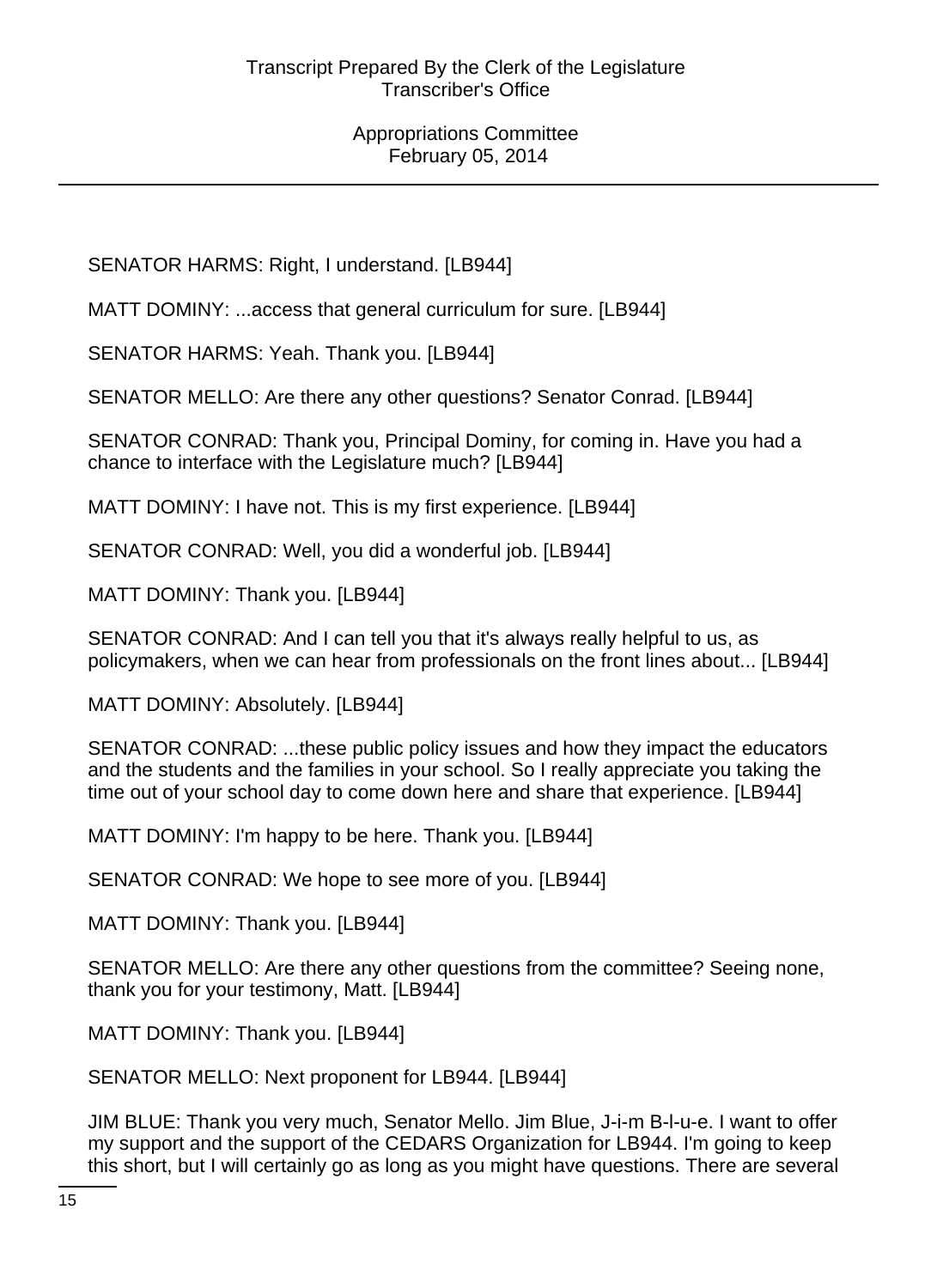Appropriations Committee February 05, 2014

other people in the room whose expertise in early childhood development is greater than mine, but I would like to offer my perspective on this for you, please. The CEDARS Organization is a 67-year-old organization providing a range of services from juvenile justice to in-home family interventions, out-of-home care. We are also the largest provider of nationally accredited childcare for the children of low-income families in southeast Nebraska, and that's a massive responsibility. While we are providing this care, those parents are in school or they are working very marginal income jobs. What we do with those kids and what transfers over to the parents is critically important for our future. The Nurturing Healthy Behaviors Program has been a strong, value-added component of our work with children and families for over ten years now. If we talk about testing interventions, this intervention is tested with three organizations in Nebraska that are solid in their reputation, have worked out the bugs. And I think it is time to expand this. Through the Nurturing Healthy Behaviors Program, we are able to bring to the table a behavioral consultant, staff training, parent training, not as three separate components of intervention but as one coordinated approach to partner with our teachers and the parents to help raise healthy kids. The Nurturing Healthy Behaviors Program has been, from my perspective, very, very helpful to a whole lot of kids over the last ten years and their families, and has a great future ahead of it. But on the off chance that my word is not enough to tell you how important this has been, the most recent evaluation report from the University of Nebraska Medical Center's Interdisciplinary Center for Program Evaluation reported four primary findings of CEDARS' Nurturing Healthy Behaviors Program. Classrooms receiving consultation services have high-quality learning environments and demonstrated quality practices in supporting children's social, emotional development, one. Two, children of CEDARS made significant improvements in their social, emotional skills and significant decreases, significant decreases in challenging behaviors. Three, nearly all of the children met age expectations for social, emotional protective factors. Now when I say nearly all, these are very high-risk kids. Income, we have a number of kids that are in the foster care system and when I read a report that says nearly every child is where they should be for age expectations, that's huge considering the nearest feeder elementary school, which is Clinton, and so many of those kids historically have been behind on their school readiness. Finally, mental health consultation services benefited children, parents, teachers, and community providers. So I concur with the University of Nebraska in their evaluation support. Thank you. Appreciate your support. Would like to try to answer any questions. [LB944]

SENATOR MELLO: Thank you for your testimony, Jim. [LB944]

JIM BLUE: Uh-huh. [LB944]

SENATOR MELLO: Are there any questions from the committee? Senator Harms. [LB944]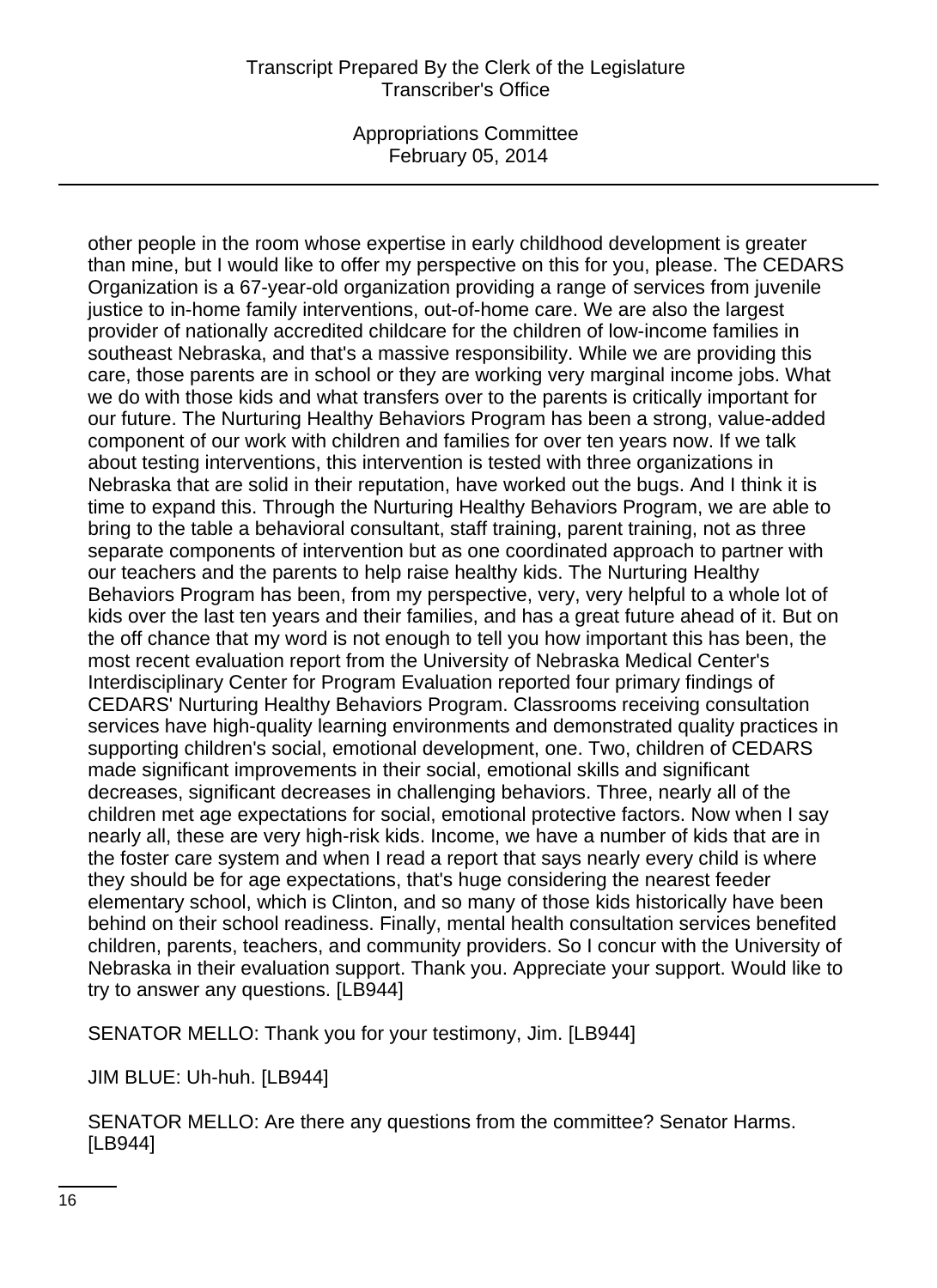SENATOR HARMS: Thank you for your testimony. With your experience in working with children, are you seeing that the conditions for children and the children are actually getting worse than they were five years ago? Are we seeing that we're having more emotional or more distress for children than we had before? And if you do see that, what do you think is actually creating this? Is it coming because they live in poverty or what's your evaluation of this? [LB944]

JIM BLUE: I'll limit myself to an hour so in this response if that's all right. [LB944]

SENATOR HARMS: That's okay. I have plenty of time, but my colleagues probably don't. (Laughter) [LB944]

JIM BLUE: You know, I think there are...there's two things that I'll try to speak about and try to be succinct. Number one, I think there are fewer employment opportunities which offer living wages. There are employment opportunities, but we see so many parents that are working one and a half, two jobs with children. So that has been an area that we certainly have looked at, is just the lack of physical time that many good parents have to be with their kids, underlining the importance of quality early childhood development services with these value-added components. Two, and certainly I do not want to disparage Department of Health and Human Services, but in southeast Nebraska over the past year and a half there are 300 fewer wards of the state in southeast Nebraska and that's just the last year and a half. This is not a commentary on how many state wards we should have. It's a commentary that there's a reason why these families came into state wardship and it's not just a button that can be flipped and all of a sudden those families have no needs. So we are seeing young teen parent families, young, 20-year-old parent families that have very little to no support, where in the past they would have been in-home state ward families, so they would have remained intact, but as state wards there would have been services available to them and those services are no longer available as they are no longer state wards. So, yes, we have seen things getting more difficult for the families. [LB944]

SENATOR MELLO: Senator Nordquist. [LB944]

SENATOR NORDQUIST: Thank you, Jim. [LB944]

JIM BLUE: Certainly. [LB944]

SENATOR NORDQUIST: So is CEDARS the lead for the Lincoln funding, is that...? [LB944]

JIM BLUE: Yes. [LB944]

SENATOR NORDQUIST: And then... [LB944]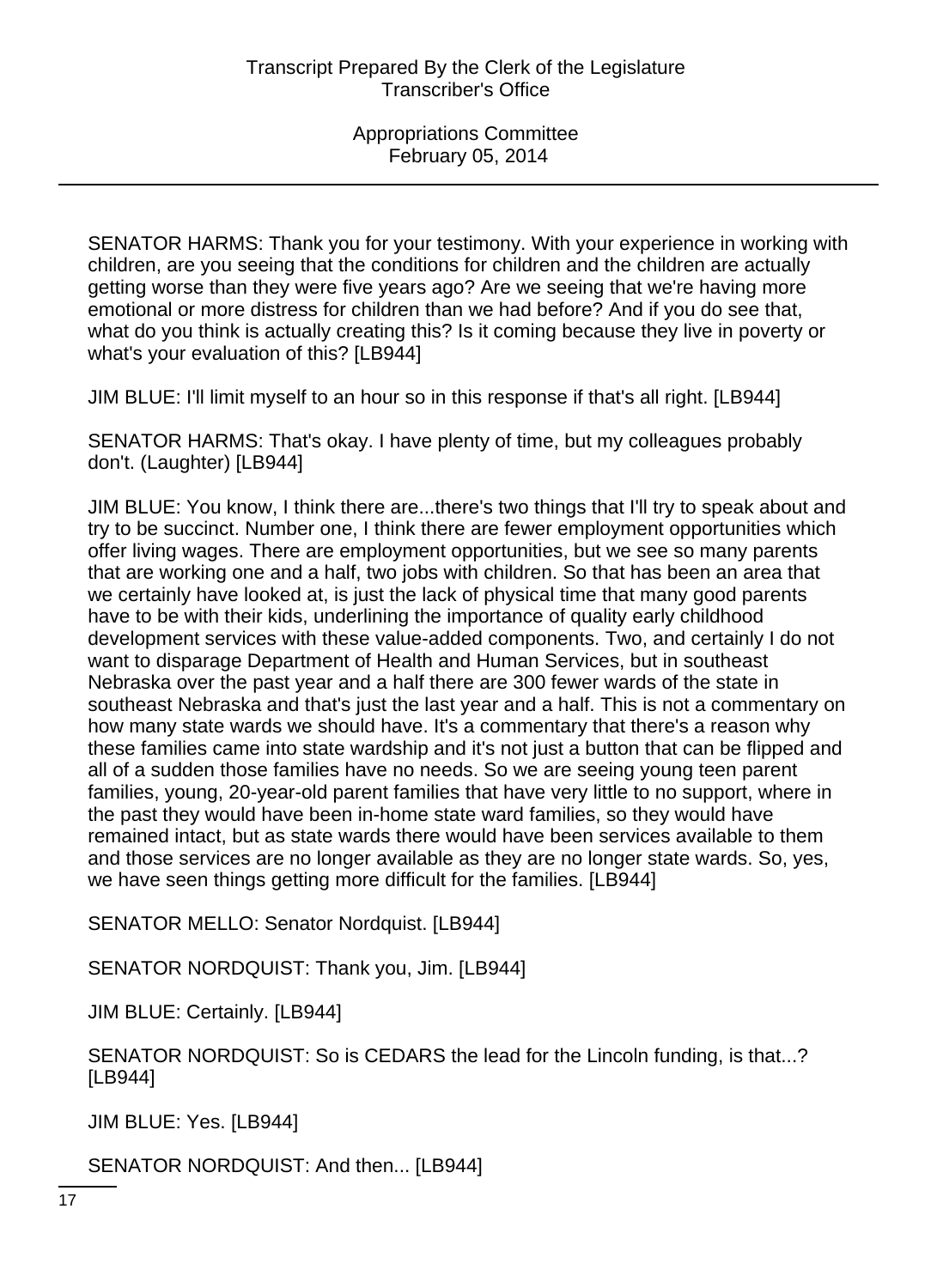JIM BLUE: At... [LB944]

SENATOR NORDQUIST: ...CSI in Omaha area? [LB944]

JIM BLUE: I'm not sure in Omaha. [LB944]

SENATOR NORDQUIST: Okay. Okay. Maybe whoever comes up behind can clarify. [LB944]

JIM BLUE: But, yes, there are two...we operate before- and after-school and community learning center programs at Hartley Elementary School, in Clinton. [LB944]

SENATOR NORDQUIST: Uh-huh. [LB944]

JIM BLUE: The locus of Nurturing Healthy Behaviors is at our Northridge Community Center... [LB944]

SENATOR NORDQUIST: Okay. [LB944]

JIM BLUE: ...childcare center and at our Carol Yoakum Child Care Center, which is out in Air Park. [LB944]

SENATOR NORDQUIST: Great. Thank you. [LB944]

JIM BLUE: And I don't mean to, you know, be presumptuous and introduce my next testifier, but I do want to note that with me today is Tiffany and she has been a teacher in our childcare centers for six years now, and I think that her perspective also can be very important to you. [LB944]

SENATOR MELLO: Senator Conrad. [LB944]

SENATOR CONRAD: Jim, just very quickly before we hear from Tiffany, no doubt you have an incredibly experienced and talented staff across your programs, but are you finding that the special level of expertise needed to deal with this type of program and with kids with these types of needs is something that really sets it apart from some of the other programs? Is that part of the solution or is that part of the story here today? [LB944]

JIM BLUE: You know, everything that we do, families are struggling, but, and I don't mean to be trite here, some of my greatest heroes are the families who are participating in our early childhood development, because they are doing everything they possibly can to stay together,... [LB944]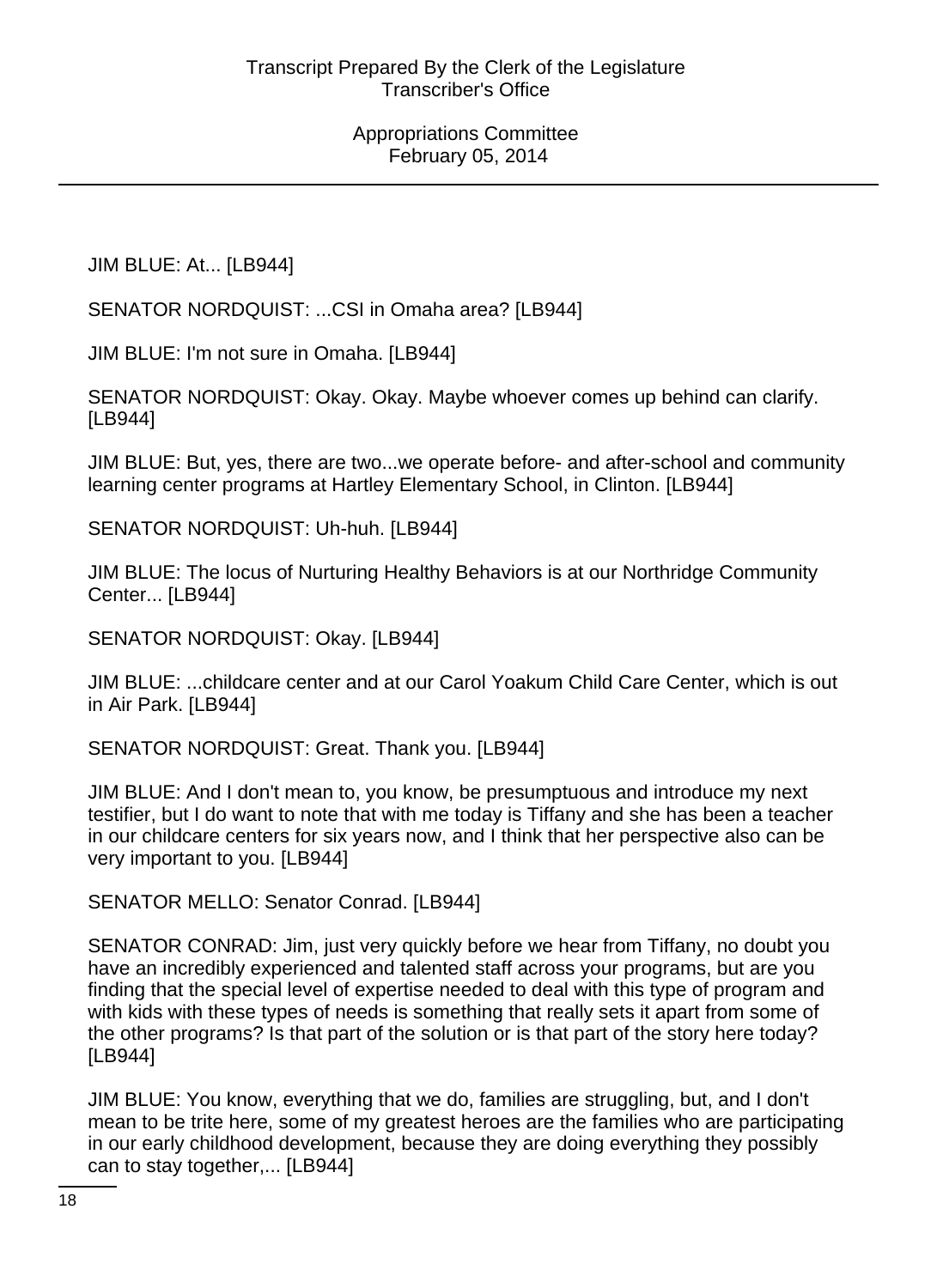SENATOR CONRAD: Uh-huh. [LB944]

JIM BLUE: ...to stay strong, and to raise great kids for us who are Nebraskans. And so many times they're alone. So we, our teachers like Tiffany, are partners with them, but, boy, the resources that are brought to them and our staff by the Nurturing Healthy Behaviors Program has really been important because, well, it takes a lot of people to raise a kid these days. [LB944]

SENATOR CONRAD: Absolutely, and we can all use all the help we can get. [LB944]

JIM BLUE: Yeah. [LB944]

SENATOR CONRAD: Believe me, I understand that. But the point being that you can be trained, you can be experienced when it comes to early childhood, but in dealing with behavioral issues, that's a different set of skills, that's a different set of expertise. So the more folks that we have with that special set of expertise helps with the whole picture. Is that a fair assessment? [LB944]

JIM BLUE: Absolutely. Yes. [LB944]

SENATOR CONRAD: Okay. [LB944]

JIM BLUE: Thank you, Senator, yes. And Tiffany has her bachelor's degree in elementary education. [LB944]

SENATOR CONRAD: Great. [LB944]

JIM BLUE: And has devoted her career to this work. But the behavioral consultant comes in with resources, which are a necessary partner for the kids and the families. [LB944]

SENATOR CONRAD: Great. Thank you. [LB944]

SENATOR MELLO: Seeing no further questions, thank you, Jim. [LB944]

JIM BLUE: Thank you, sir. [LB944]

SENATOR MELLO: Next proponent for LB944. [LB944]

TIFFANY WITTROCK: I am Tiffany Wittrock, that's T-i-f-f-a-n-y W-i-t-t-r-o-c-k. I am a preschool teacher for CEDARS Youth Services at the Northbridge location. I currently have 20 children enrolled in my class and many of which do have behavior problems.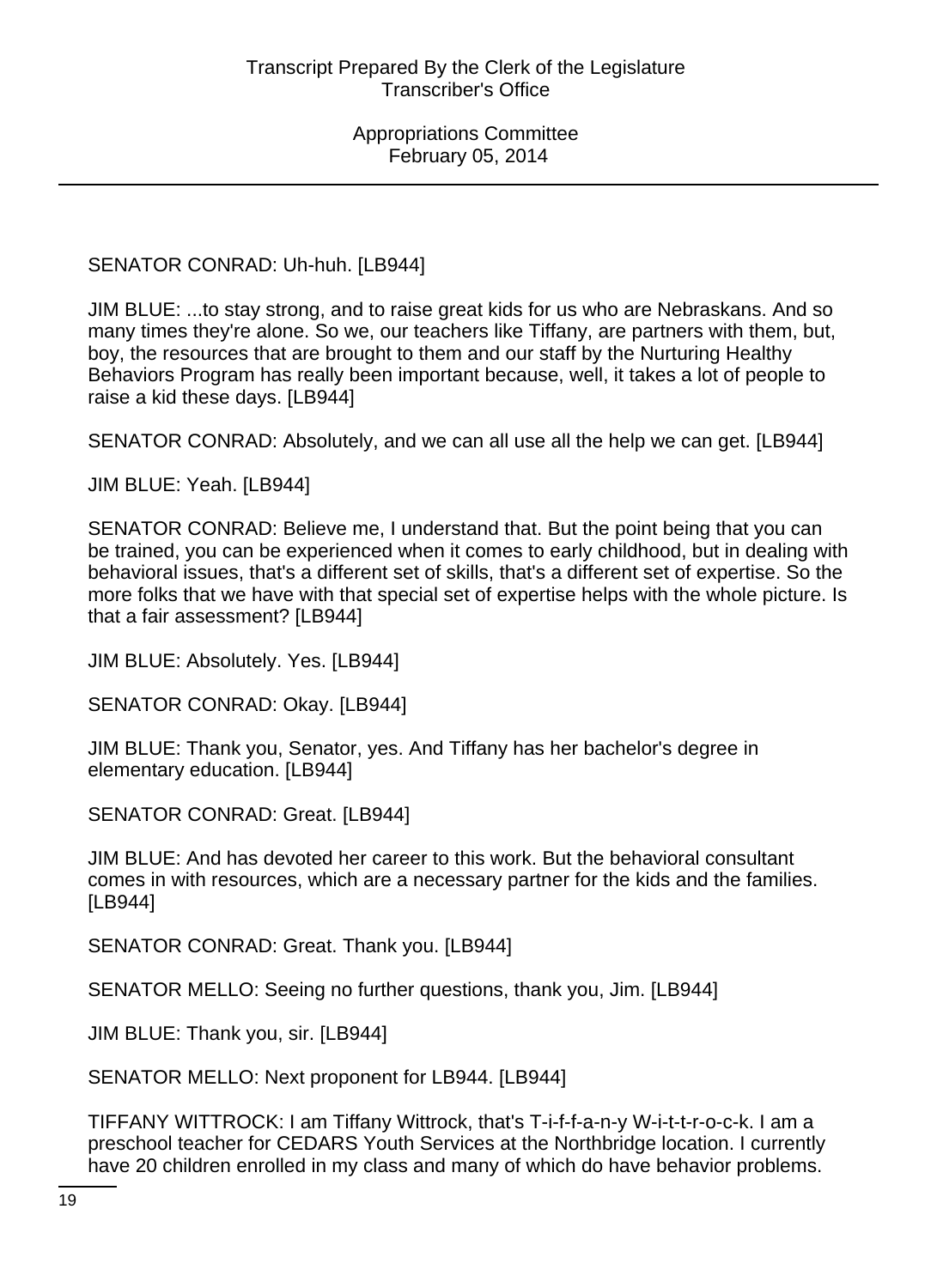Appropriations Committee February 05, 2014

And over the years I've had many experiences with them, and without the behavior consultants, I don't know how we would have kept them in our center. First benefit that I want to talk about of having this grant is the support it provides for our staff. We have a lot of trainings and workshops that we go through with the behavior consultant most of the time that help us strengthen and maintain our classroom management skills in general. We are taught to utilize alternative and effective methods of behavior modification, and we are given resources, advice, and assistance in everyday behavior modification skills. Through this grant, we create a safe and helpful resource for clients and their families. A skilled and knowledgeable behavior consultant is available to help clients who may be escalated or in crisis. They are able to develop a relationship with a client, and they provide a safe environment for the child when they escalate, because they can't stay in the classroom when they escalate. They teach them problem-solving skills and they provide support for the child outside the classroom and inside the classroom. Let's see, they're also able to offer family support. They develop a relationship with our families. Thanks to this grant, we can provide classes and trainings that teach problem-solving skills at home, and these classes also teach families many important tips and skills from, you know, potty training to aggressive behavior. There's so many things in the range that they can talk about that will help with the behavior skills at home and at school. We are also able to provide beneficial resources and advice to those who seek it, because there's so many resources out there and so many of our families just don't know. One family in particular that I like to talk about that benefitted from this was a family of six children, four of which were placed with their very loving grandmother. But before being placed with the grandmother, they were victims of abuse and malnutrition and extreme neglect. Their grandmother was suffering from multiple health issues and she found it very hard to keep up with the demand of raising four very difficult yet amazing children. She reached out to the behavior consultant at our center for help, and with the support of this grant she was able to find help for the children and their family situation. The behavior consultant at the time provided these children and family with individual counseling and family counseling. She also gave the family suggestions and alternative resources for therapy that they could do at home. The children were able to stay in our care, despite the extreme behavior challenges on a daily basis. And she gave the staff the tools that they needed, me being one of them, so that each child could stay in the class throughout the day as often as possible. All of the children have since graduated from our program and they've continued on to public school and their family still has the support from the resources that they were provided through the behavior consultant at our center. Thank you. [LB944]

SENATOR MELLO: Thank you for your testimony, Tiffany. Are there any questions from the committee? Senator Conrad. [LB944]

SENATOR CONRAD: Thank you so much for being here and for your service in our community and particularly in north Lincoln, which I'm very fond of. (Laughter) But I was wondering, could you just very specifically, without intruding on this family's privacy or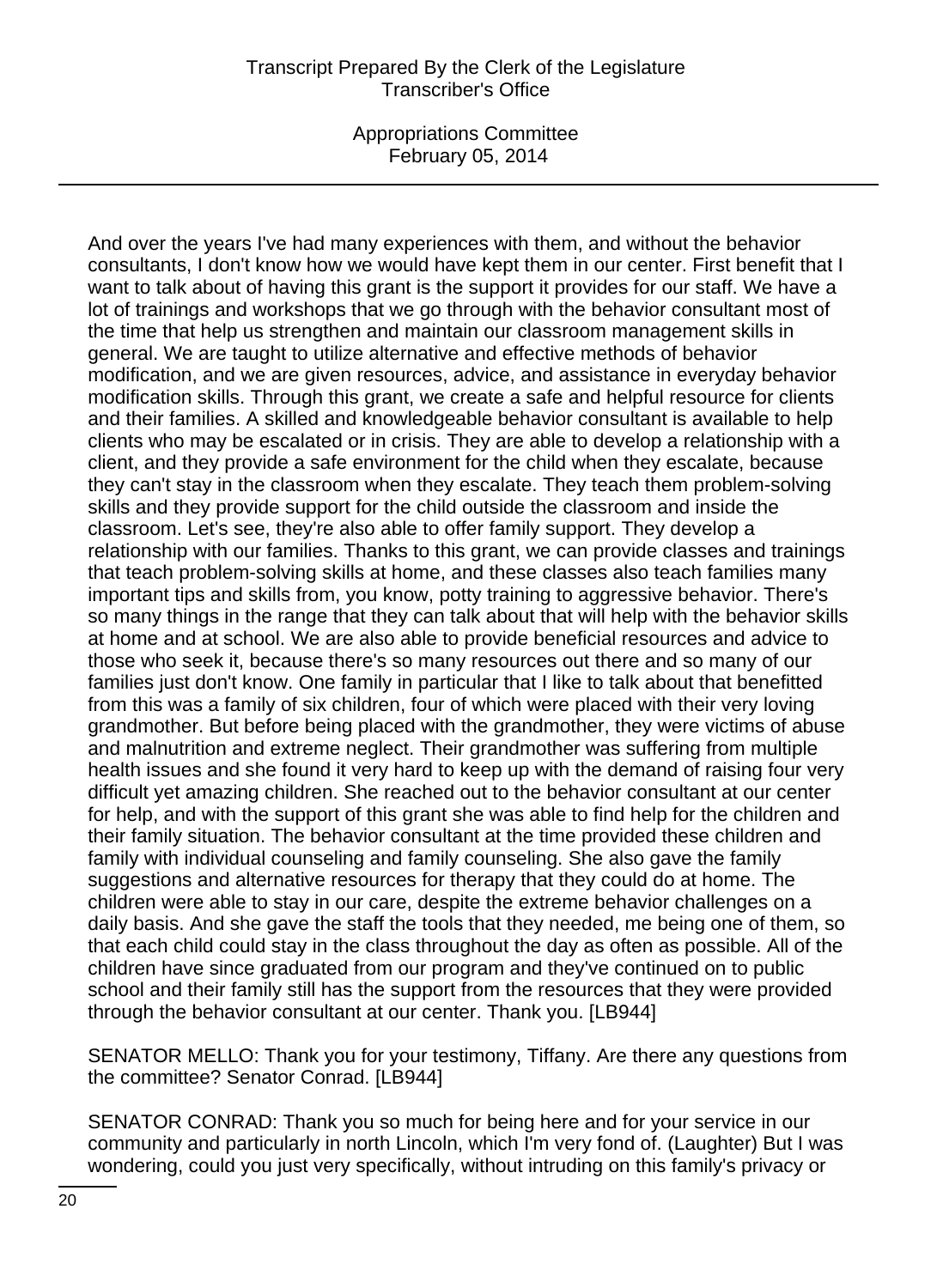just other families that you experienced,... [LB944]

TIFFANY WITTROCK: Uh-huh. [LB944]

SENATOR CONRAD: ...can you provide the committee with a very specific, concrete example of the behavioral problem that you see exhibited or escalated, and then the specific strategy that this program helps to counteract? [LB944]

TIFFANY WITTROCK: Yes. For instance in my class we had a little girl that was the middle child, well, one of the middle children of these four, and she was very difficult. She was a flight risk. She liked to run. She liked to throw things. She liked to hurt people. She liked to hurt teachers. One, we had descriptive stories for her, which helped her calm down at nap time, which was the hardest time of the day. We had moments where she would be outside of the classroom that were planned so we didn't have to take her out when oftentimes they escalate just to leave. So we'd have specific times where she would be able to calm down and focus her skills on something else outside the classroom, as in, oh, we had boxes of things, of puzzles and things for her to do. We also had a special room that she'd go when she did escalate, because she was so violent and she was a very strong child, that she had a room with nothing in it that she was able to de-escalate on her own, and that was very helpful. And the behavior consultant was always right there with us, helping us to tell us what to say, what to do, and eventually we just kind of learned how to help this child cope and help this child stay in the classroom with us throughout the day, so. [LB944]

SENATOR CONRAD: So then those skills that staff utilized helped to address not only the short-term immediate problem that the behavior caused in that classroom, but it helped to really turn the child around in terms of... [LB944]

TIFFANY WITTROCK: Right. [LB944]

SENATOR CONRAD: ...having those strategies available to her ongoing... [LB944]

TIFFANY WITTROCK: Correct. [LB944]

SENATOR CONRAD: ...to prevent additional kind of behavioral problems. [LB944]

TIFFANY WITTROCK: Yes. We also provide...the word is escaping me...basically a consultation when they first come in... [LB944]

SENATOR CONRAD: Okay. [LB944]

TIFFANY WITTROCK: ...and where when they first come in they get a rundown of what the day is going to be and then you prepare them for the day, and they know. You go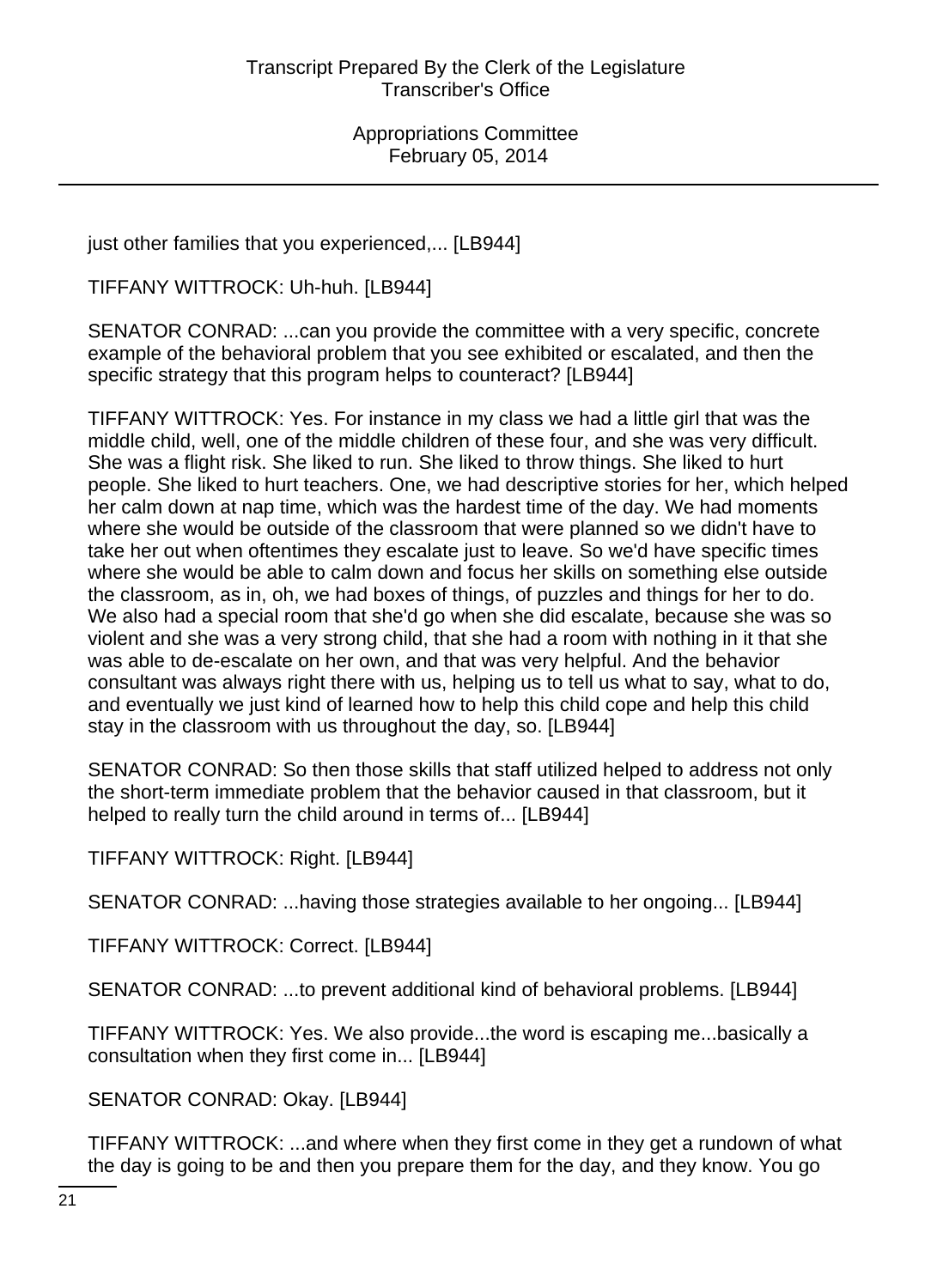through their rules: no, I cannot hurt; no, I...you know, each one of these children that struggles has a specific list of things that they get to go through at the beginning of the day that prepares them for their day too. So that helps a lot. [LB944]

SENATOR CONRAD: Okay. Great. Thanks. [LB944]

SENATOR HARMS: Thank you, Senator Conrad. Do we have any other questions at all? I almost said Senator Kintner. He's back, isn't he? (Laughter) Do we have any other questions? Thank you very much for your testimony. [LB944]

TIFFANY WITTROCK: Thank you. [LB944]

SENATOR HARMS: Do we have anyone else who would like to speak in favor of LB944? Seeing...I guess we see right. [LB944]

JAY SEARS: (Exhibit 5) Good afternoon, Senator Harms, members of the Appropriations Committee. For the record, I am Jay Sears, that's J-a-y S-e-a-r-s, and I'm representing the 28,000 educators of the Nebraska State Education Association, and NSEA does support LB944. And we applaud Senator Bolz's recognition of the mental health needs of our young children, especially those children in Nebraska's underserved areas. Allocating \$400,000 for the expansion of the Nurturing Healthy Behaviors Programs in both fiscal year 2015 and '16 will increase the capacity of Nebraska to serve the high numbers of at-risk children across the state of Nebraska. And that's why we support and urge you to include it in your budget. So thank you... [LB944]

SENATOR HARMS: Thank you, Jay. [LB944]

JAY SEARS: ...for the opportunity to testify, Senator. [LB944]

SENATOR HARMS: Thank you for your testimony. Do we anyone who would like to ask any questions? Seeing none, thank you very much, Jay. [LB944]

JAY SEARS: Thank you. [LB944]

SENATOR HARMS: (See also Exhibit 6) Do we have any other proponents for LB944? Seeing none, do we have any opponents for LB944? Seeing none, do we have anyone who would like to speak in a neutral capacity? Seeing none, then we'd close LB944 and we'll now open LB1026. Senator Bolz. [LB944]

SENATOR BOLZ: May I close on LB944? [LB944]

SENATOR HARMS: Yes, I'm sorry, you sure can. [LB944]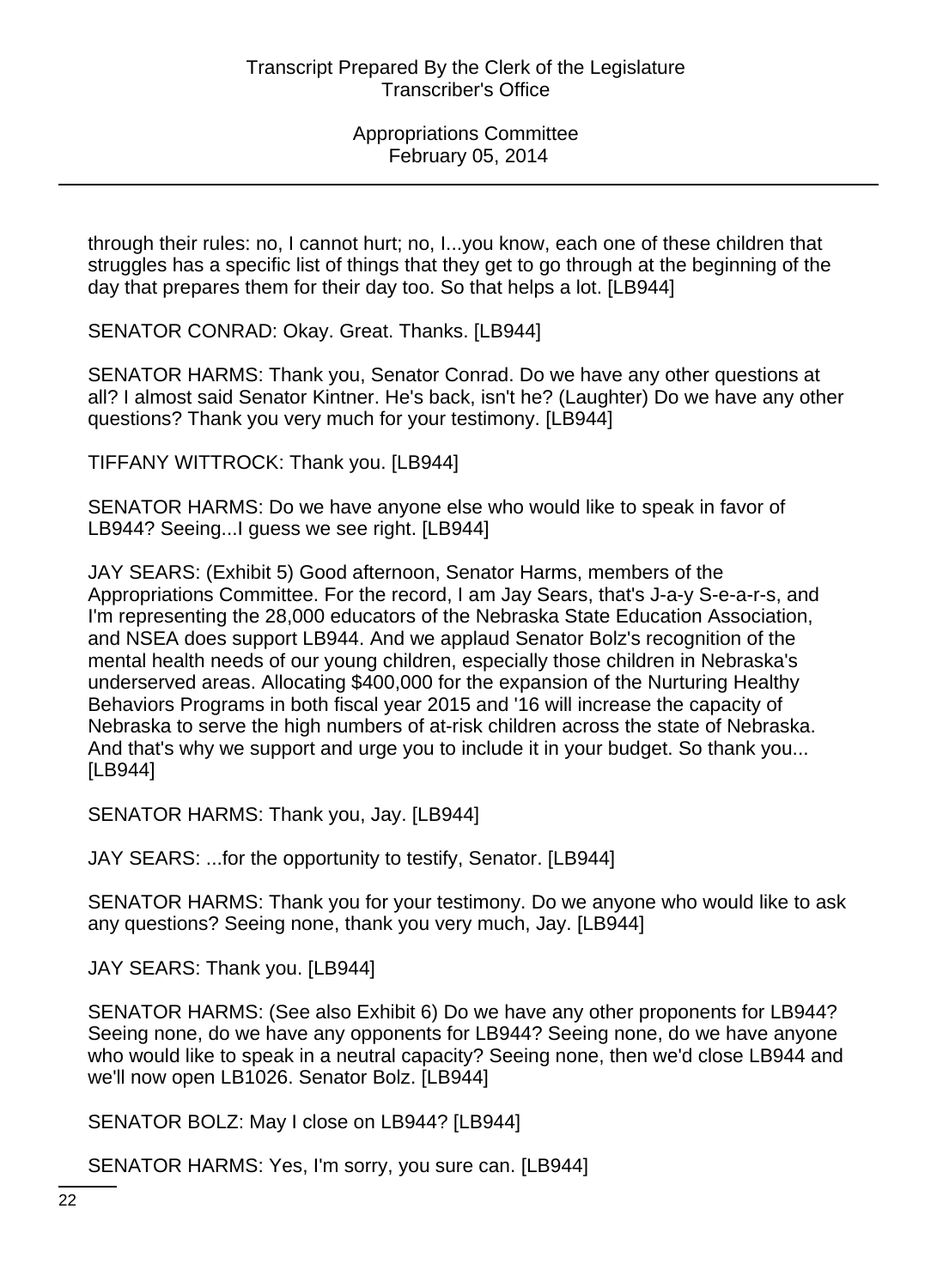SENATOR BOLZ: That's okay. I'll be brief. [LB944]

SENATOR HARMS: Okay. [LB944]

SENATOR BOLZ: I just...I want to be clear for the committee, this isn't funding to help naughty kids. This isn't about kids who are misbehaving. This is about identifying kids with autism early. This is about kids who have difficult family life circumstances and are dealing with toxic stress. This is about kids who have been victims of abuse or circumstances beyond their control and have posttraumatic stress disorder. This is about serving the most vulnerable kids with the highest behavioral needs in a way that intervenes early and uses the best practices and the highest expertise. So that's just the point I wanted to hammer home. [LB944]

SENATOR HARMS: Accept my apology for the... [LB944]

SENATOR BOLZ: That's okay. [LB944]

SENATOR HARMS: ...not giving you the professional courtesy to close. Thank you for closing. Now we will officially open up LB1026. Senator Bolz. [LB944]

SENATOR BOLZ: Hi again. I bring LB1026 to create an Educational Trust Fund in stabilizing Nebraskans' Nebraska's education funding. There are several quite logical reasons to establish such a fund. First, an Education Trust Fund will protect taxpayers from a tax hike during an economic downturn, when they are least able to afford one. History shows that the Legislature helped to lower property taxes in the 1990s by providing more K through 12 support and this allowed schools to lower property taxes. However, subsequently, we have cut K through 12 aid and property taxes have increased. Second, instability in education funding leads to a variety of challenges, ranging from tax increases to cuts in teaching staff, to manipulation of the TEEOSA formula to make it fit our available funds. For example, in our most recent economic downturn, we received over \$200 million in federal funds that we were able to use for education that helped us stabilize this fund. But that's not a solution that's likely to be an option in the future. So instability leads to challenges and additional funding can stabilize our programs. Third, K through 12 education funding does deserve unique treatment. It's a constitutional obligation. It is directly related to property tax pressure. And currently and certainly spending cuts are an option in an economic downturn but we will retain other obligations in difficult economic circumstances. Those of you who were on the committee before my service know just how painful that is. So when we're worried about protecting folks in nursing homes and maintaining our correction systems during economic difficulties, we need options such as an Educational Trust Fund to keep our K through 12 education system strong. In a twenty-first century economy, the skills of the future are more important than ever, and so education funding is more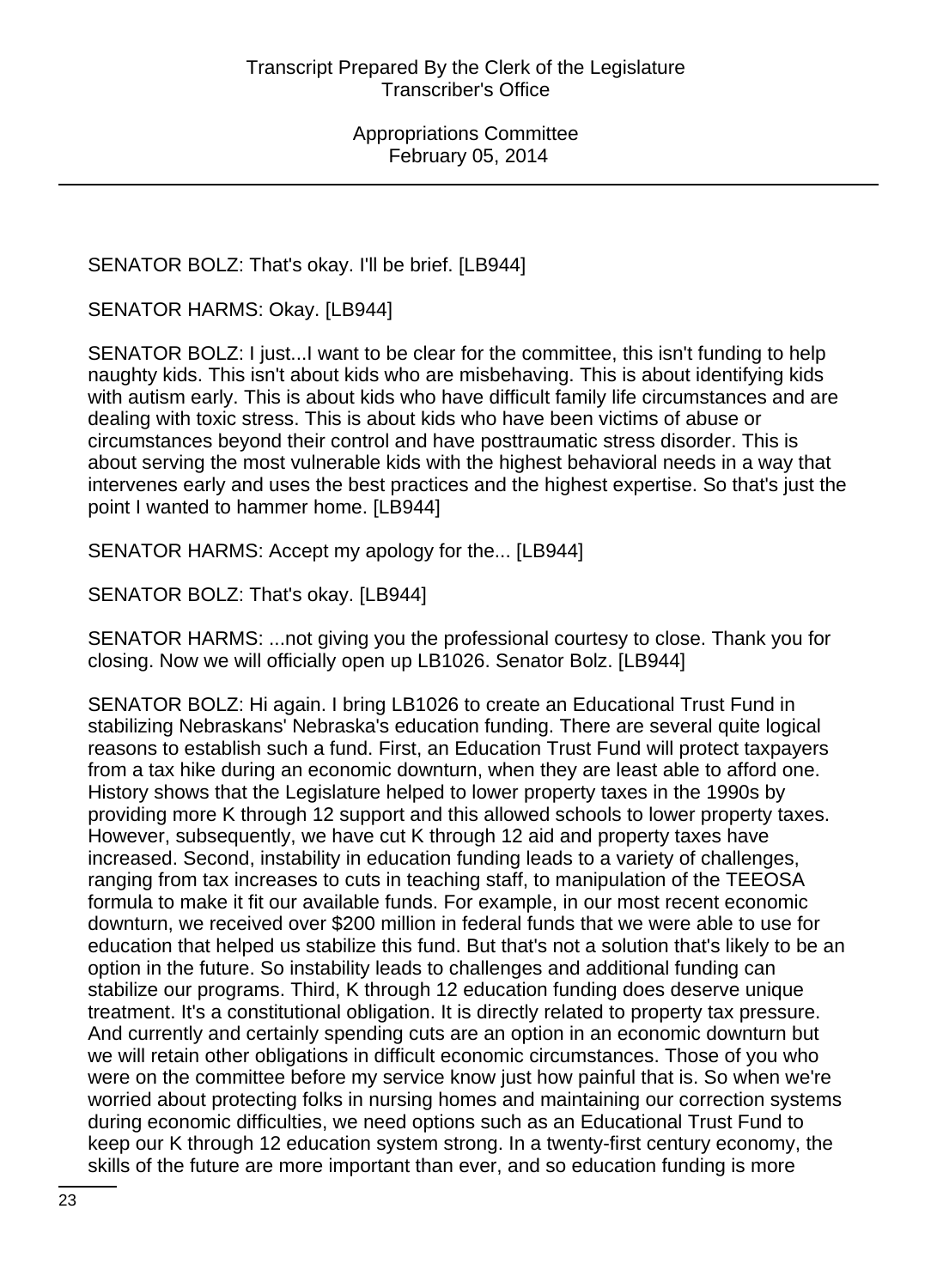Appropriations Committee February 05, 2014

important than ever. We certainly have trust funds for other contingencies, such as the Unemployment Trust Fund, which is pulled into effect when the economy goes down and unemployment goes up. This is a similar kind concept. Let me tell you a little bit about the way in which the bill is conceptualized. This bill would create an Education Trust Fund with the goal of creating a 10 percent reserve of the TEEOSA formula from the Cash Reserve. Funds could be transferred from the fund only for the purpose of funding TEEOSA and only in the circumstances of an economic downturn, defined in this bill as a year in which revenues are 3 percent or more under the ten-year revenue average. I will note that I think the fiscal note and the intent of the bill maybe aren't a perfect match. I have an amendment that would address some of the technicalities, but I don't think that this conversation today is necessarily about the technicalities. It's about whether or not an Education Trust Fund contributes to the overall fiscal sustainability of our state. It's whether or not this idea is a tool that we can use to protect our taxpayers and to promote our public education systems into the future. So I think that now is an appropriate time for us to think about saving for the future, and I just encourage your consideration of this idea and of the testimony that follows me. [LB1026]

SENATOR HARMS: Thank you, Senator Bolz, for your testimony. Do we have any questions? Senator Nelson. [LB1026]

SENATOR NELSON: Thank you, Senator Bolz. If this were set up today, we'd have \$40 million from LB725 to put into that fund, wouldn't we, that we were talking about this morning on the floor? [LB1026]

SENATOR BOLZ: The concept of this bill is actually to use Cash Reserve Funds, so I don't exactly know how to answer that question. What maybe is a better example is last year when we had an unexpected \$53 million bump in our revenues, that might be an appropriate time frame in which to move some of that unexpected benefit in unexpected revenue into a savings account. [LB1026]

SENATOR NELSON: Yeah, I understand what you want to do. But my point is we're \$40 million ahead of the game right now, according to the formula and everything, and I think I spoke to that on the floor... [LB1026]

SENATOR BOLZ: Uh-huh. [LB1026]

SENATOR NELSON: ...of why don't we just keep this, put it aside for the rainy day, for the hard times here that you're talking about. [LB1026]

SENATOR BOLZ: Uh-huh. [LB1026]

SENATOR NELSON: So I just wanted to make my point again. [LB1026]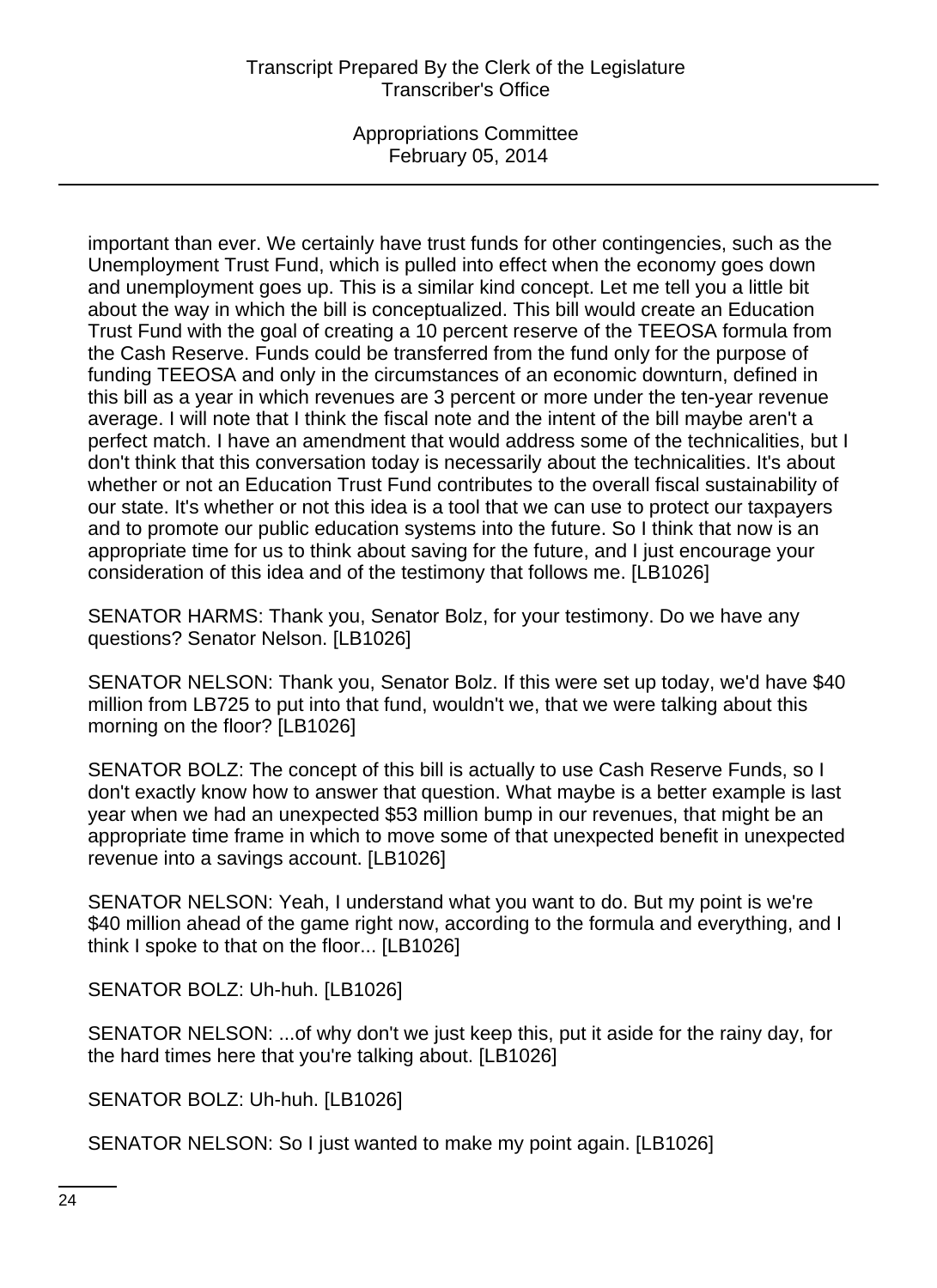SENATOR BOLZ: Uh-huh. [LB1026]

SENATOR NELSON: Thank you, Senator Bolz. [LB1026]

SENATOR BOLZ: Very good. [LB1026]

SENATOR HARMS: Thank you, Senator Nelson. Do we have any other questions? Senator Kintner. [LB1026]

SENATOR KINTNER: I think Senator Nelson was patting himself on the back there, I really do. (Laughter) So would this be...just explain to me how...the logistics of how this would...the mechanics of how it would work again... [LB1026]

SENATOR BOLZ: Sure. [LB1026]

SENATOR KINTNER: ...just very, you know, just kind of give me the thumbnail sketch of the gamut. [LB1026]

SENATOR BOLZ: Sure, thumbnail sketch. [LB1026]

SENATOR KINTNER: Yes. [LB1026]

SENATOR BOLZ: During a time of existence of a Cash Reserve, should this body decide that it's appropriate, we could move money into the savings account. The savings account would stay there for contingencies, just like the Unemployment Trust Fund does. And in an economic downturn, defined in this bill as a time period in which revenues are below a ten-year average by 3 percent, money could be pulled out of the fund by this committee, if it was deemed necessary, to stabilize our education funding. [LB1026]

SENATOR KINTNER: What's the difference between putting the money in this fund and pulling it out during a tough time,... [LB1026]

SENATOR BOLZ: Uh-huh. [LB1026]

SENATOR KINTNER: ...and keeping it in the Cash Reserve and pulling it out at a tough time? [LB1026]

SENATOR BOLZ: Uh-huh. [LB1026]

SENATOR KINTNER: What's the difference? [LB1026]

SENATOR BOLZ: Well, I think it specifically protects education funding in an economic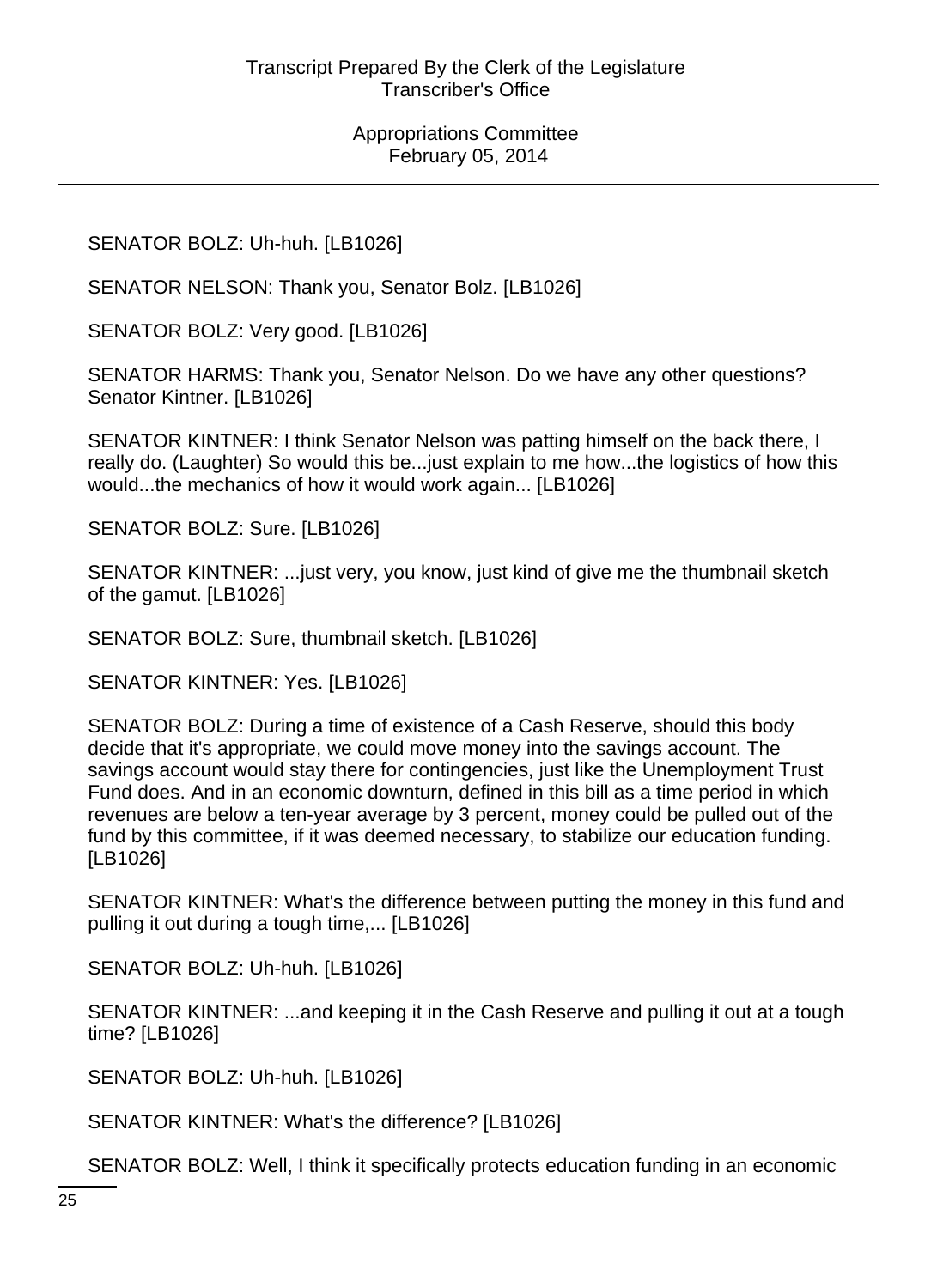downturn. I am an optimist, Senator Kintner, and so I always hope for the best. However, I don't think that anybody in this room predicted the mortgage crisis and I think it's possible that other dramatic, global economic crises could impact the state of Nebraska's revenue. Here's where I'm getting with that, is that if we have a significant decline in revenue, we still need to keep dangerous people in prison. We still need to keep elderly, vulnerable people in nursing homes. We still need to pare utility bills, and we still need to pay off our obligations that we're incurring now through our economic development initiatives. I think that during a time of an economic downturn we might have a fire on all fronts and I think that education, as a constitutional obligation and as something that is so vital for the economic future of Nebraska, is something that we should save for. [LB1026]

SENATOR KINTNER: Let me play some more devil's advocate here. [LB1026]

SENATOR BOLZ: Absolutely. [LB1026]

SENATOR KINTNER: Isn't that what we're here to do on the Appropriations Committee? Aren't we supposed to look at these problems and say, well, jeez, we've got an economic downturn, how are we going to slice the pie up? That's what this committee does. Why would we want to tie the hands of this committee and not give us the prerogative of moving the money around as needed? [LB1026]

SENATOR BOLZ: Uh-huh. That's a fair question. I guess one of the main reasons is that it's a constitutional obligation to provide education. Another is that I do think it rises to a level of priority, not just because I think education is important but because it is so directly tied to local property taxes, that pulling money on a state level away from K through 12 education has such a dramatic impact on local property taxes and the potential for increased levies. I agree with you, in the case of an economic downturn we should cut where necessary and where appropriate. And if we are faced with difficult circumstances, we should be prepared to do that. But I also see no reason why it wouldn't be smart to save money for that rainy day now when we do have some money in our savings account. [LB1026]

SENATOR KINTNER: Okay. I'll put the devil away. Thank you very much. Appreciate it. [LB1026]

SENATOR BOLZ: (Laugh) I appreciate that, Senator Kintner. [LB1026]

SENATOR HARMS: Thank you, Senator Kintner. Do we have any other questions? Seeing none, thank you, Senator Bolz. Do we have any other proponents for LB1026? [LB1026]

JASON HAYES: (Exhibits 7 and 8) Well, good afternoon, Senator Harms and members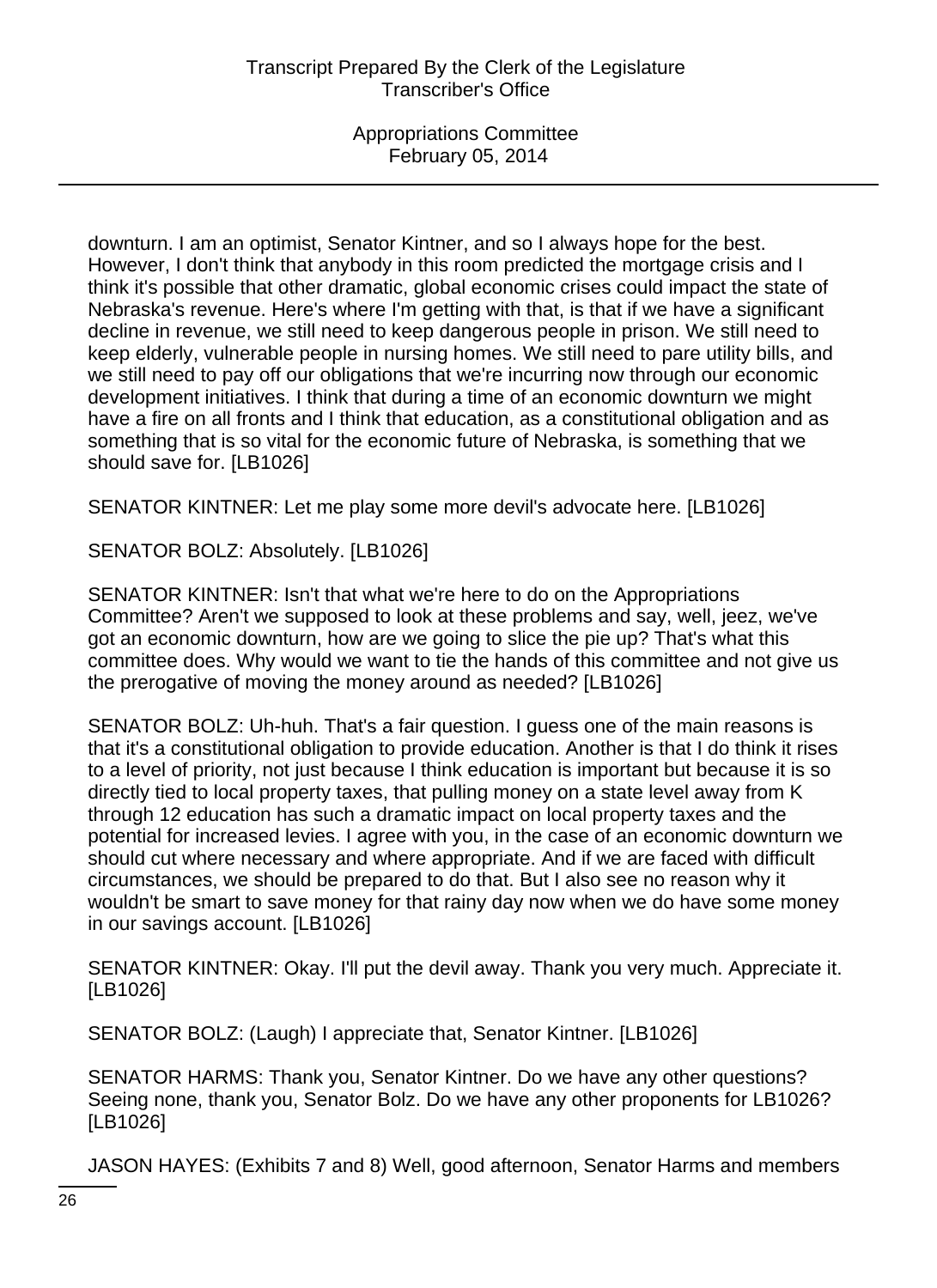Appropriations Committee February 05, 2014

of the Appropriations Committee. For the record, I am Jason Hayes, spelled J-a-s-o-n H-a-y-e-s. I am here today representing the 28,000 members of the Nebraska State Education Association. NSEA is testifying in support of LB1026, and we would like to thank Senator Bolz for introducing this legislation. Establishing an Educational Trust Fund will send a clear message to the people of Nebraska that this state values education and recognizes the importance of consistency when it comes to statewide funding for education, especially during an economic downturn when the state and school districts are facing periods of declining revenues. Reductions made in promised state aid dollars during such times are disruptive to school districts, students, and property taxpayers. LB1026 is one suggestion on how to begin an Educational Trust Fund. What we are advocating is that a percentage of state aid to education be set aside from the Cash Reserve Fund when economic times are good and state revenues are increasing. In this case, 10 percent of the current amount of state aid to education is proposed, but even a 5 percent set-aside would be a good start if the \$114 million mentioned in the fiscal note is determined to be too large. For fiscal year '14-15, state funding for TEEOSA is approximately \$940 million, and that figure does not include other state aid such as aid for special education. NSEA believes that in the current legislative session where there are calls for a major tax cut being funded in part by money from the Cash Reserve Fund, that the concept of an Educational Trust Fund is a good one. It helps to further underscore the idea that state funds held in reserve should be used for periods when the state is facing declining revenues. This helps to reduce the likelihood of a tax increase or sudden and severe program cuts during an economic recession. Such tax increases would place an additional burden on taxpaying consumers and businesses. Program cuts harm students and staff. In my handout I show seven other states that currently have some type of an education trust fund. Many of these funds have dedicated sources of funding. LB1026 does not contain a separate source of revenue funding, but a similar bill, LB1025, being heard in the Revenue Committee, would fund an Education Trust Fund with future revenue derived from an Internet sales tax. We believe an Education Trust Fund contemplated in this bill before you would be a good first step in getting such a trust fund created. The creation of an Education Trust Fund will help provide our kids with quality teachers and a quality education. We ask you to support LB1026 and make this long-discussed budgetary concept finally a reality. And I thank you for your time and willing to answer any questions. [LB1026]

SENATOR MELLO: Thank you for your testimony, Jason. Are there any questions from the committee? Seeing none, oh, Senator Nelson. [LB1026]

SENATOR NELSON: Thank you. Thank you, Jason, for coming. I'm interested in LB1025. Can you tell me a little more about that? Whose bill is that and has it been heard? [LB1026]

JASON HAYES: That's introduced also by Senator Bolz and it has similar language in it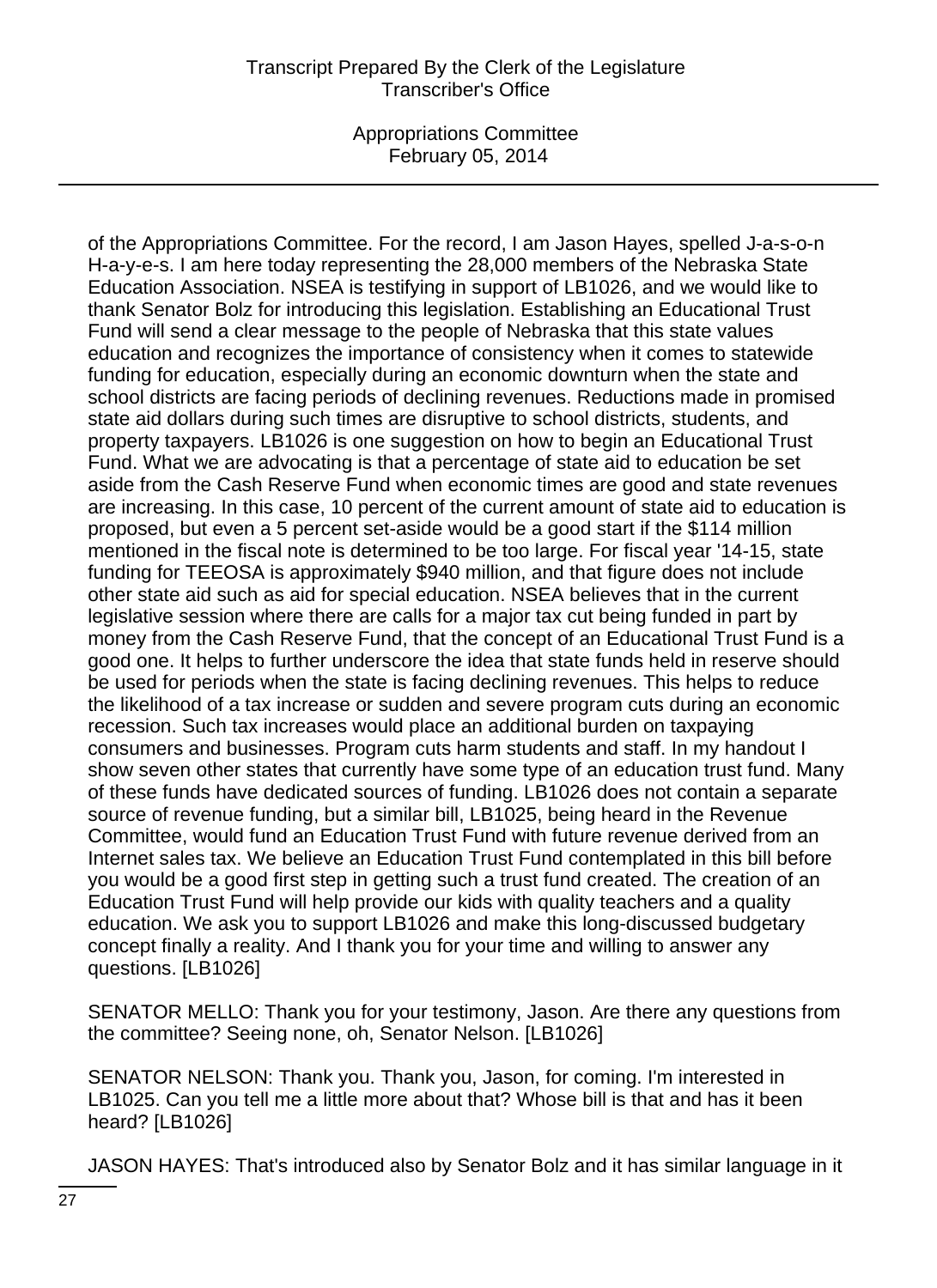with regard to an Education Trust Fund. Under the contemplation that at some point when Congress allows states to tax Internet revenue, that that additional money would go into a trust fund and would help with funding of state aid. [LB1026]

SENATOR NELSON: I have to say that appeals to me a lot more. I hope that we get to that point where we can get some of this revenue in... [LB1026]

JASON HAYES: Yeah. [LB1026]

SENATOR NELSON: ...from an Internet, you know, Internet sales, because I think we're missing out on a lot of money. And to think we're going to set up a fund like this, of this sort, I think that's a much better source, in my opinion,... [LB1026]

JASON HAYES: Yeah. And I think one... [LB1026]

SENATOR NELSON: ...than out of General Funds. [LB1026]

JASON HAYES: ...one of the reasons why there are two similar bills is to get the concept before the Appropriations Committee and then to also have the discussion in Revenue. [LB1026]

SENATOR NELSON: It will be interesting to see. [LB1026]

JASON HAYES: Yeah. [LB1026]

SENATOR NELSON: Thank you. [LB1026]

SENATOR MELLO: Any further questions from the committee? Seeing none, thank you, Jason. [LB1026]

JASON HAYES: Thank you. [LB1026]

SENATOR MELLO: Are there any other proponents for LB1026? [LB1026]

JON HABBEN: Good afternoon, Senator Mello, members of the committee. My name is Jon, J-o-n, Habben, H-a-b-b-e-n, and I'm the executive director of Nebraska Rural Community Schools Association. Also bring experience as a practicing superintendent for the last 17 years before starting this. By the way, I, too, like Internet sales, but also because I grew up in a brick-and-mortar retail business, two really big reasons. Anyway, this concept that Senator Bolz brings forward has been discussed on and off for a number of years. In our legislative and executive committee meetings, it has often come up as a why don't we think about this. And what's happened, as you think back about the economy over the last several years, at a time when we probably needed to do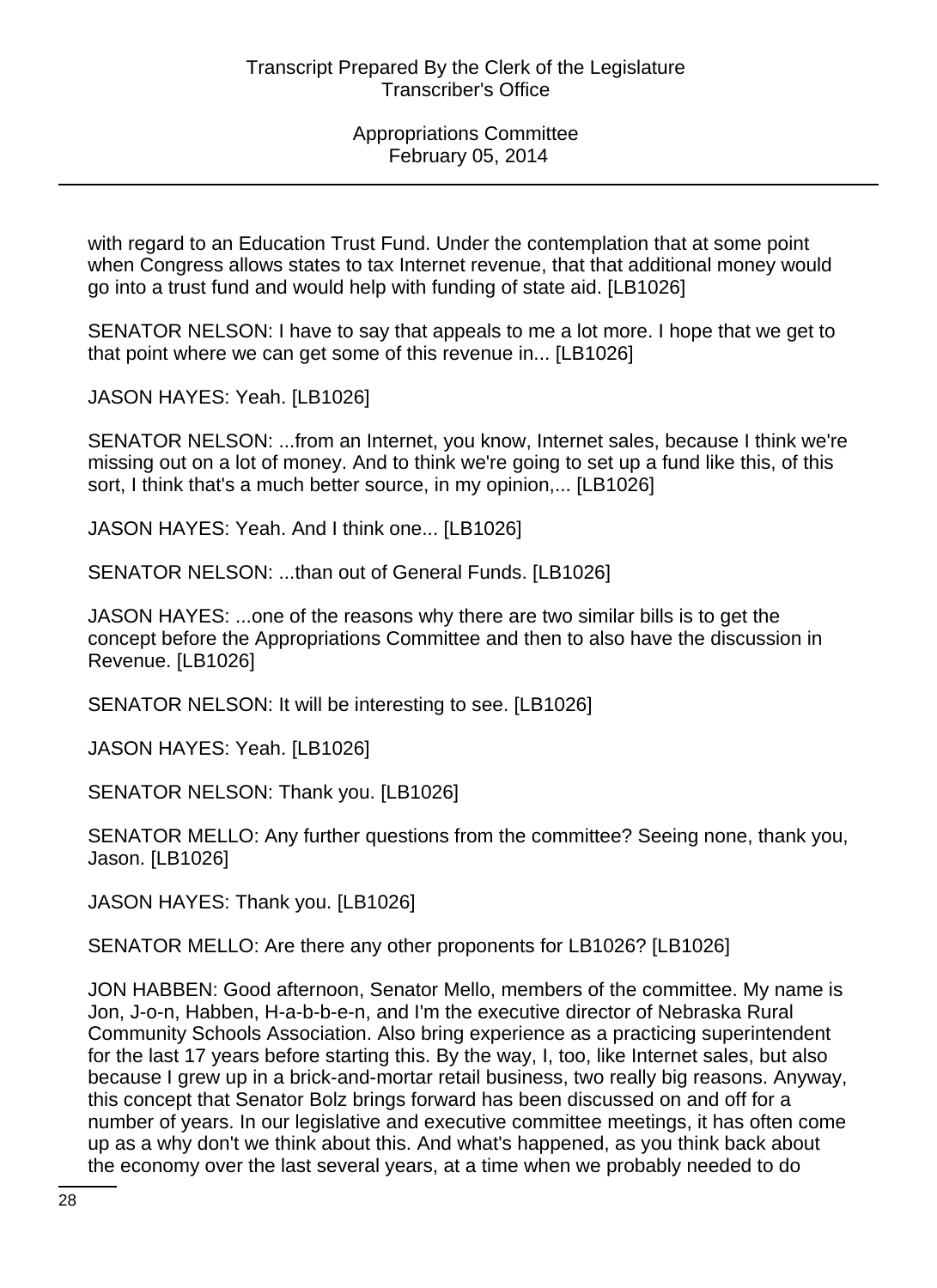these kinds of things was a time that nobody wanted to talk about these kinds of things. And so we kind of had a circumstance where it didn't really move beyond our internal committee level discussion. So I'm real pleased that Senator Bolz has taken this. There's two ways to look at stabilization kinds of things. One is you attempt to stabilize things relative to individual school districts. The other is to attempt to stabilize, through this type of a backup fund, a trust fund, to stabilize the total amount of money. I have reason, not only by experience but by belief, that we should be working on both. I know and I agree with you, Senator Kintner, when you talk about having that reserve and having the Appropriations Committee need to make those decisions in those times where that reserve may be necessary, but I think Senator Bolz makes a very good point. When we are looking P-K-12 education, we're looking at something that is a constitutional priority. We're looking at something that is a state priority. We're certainly looking at something that is a parental priority. And I think that a certain amount of money can fit into this direction without compromising that reserve that is so critically important and that the Appropriations Committee needs to make decisions about. That's all I have. Thank you. [LB1026]

SENATOR MELLO: Thank you for your testimony, Jon. Are there any questions from the committee? Seeing none, thank you. [LB1026]

JON HABBEN: Yep. [LB1026]

SENATOR MELLO: Are there any further proponents for LB1026? [LB1026]

LESA CHRISTIANCY: (Exhibit 9) Good afternoon, Senators. I am Lesa Christiancy. For the record that is spelled L-e-s-a C-h-r-i-s-t-i-a-n-c-y. I am a 6th grade teacher at Scott Middle School here in Lincoln, and I am here today to testify in support of LB1026. I have been an educator for 28 years. The Education Trust Fund proposed in LB1026 is important because it could be tapped for state aid to education when the state faces an economic downturn. Reductions made in promised state aid during such times are disruptive to school districts, students, and property taxpayers. School districts scramble to try to make ends meet. They cut programs, increase class size, layoff teachers, and increase property taxes in order to try and make up for promised state aid funding. The Education Trust Fund could help smooth the economic peaks and valleys for our schools. An eight-year-old student is at that age for one year, and if that year happens to be during tough economic times for the state and if class size balloons or a special reading program has to be eliminated due to budget cuts, there's no do-over for that eight-year-old. That year is gone. Creating the trust fund helps ensure that eight-year-old's learning doesn't suffer due to a state budget shortfall. Creation of an Education Trust Fund would help provide our kids with quality teachers and a quality education, and that will help create a more vibrant economy and a better quality of life for all Nebraskans. I urge you to support LB1026 and advance it out of committee. [LB1026]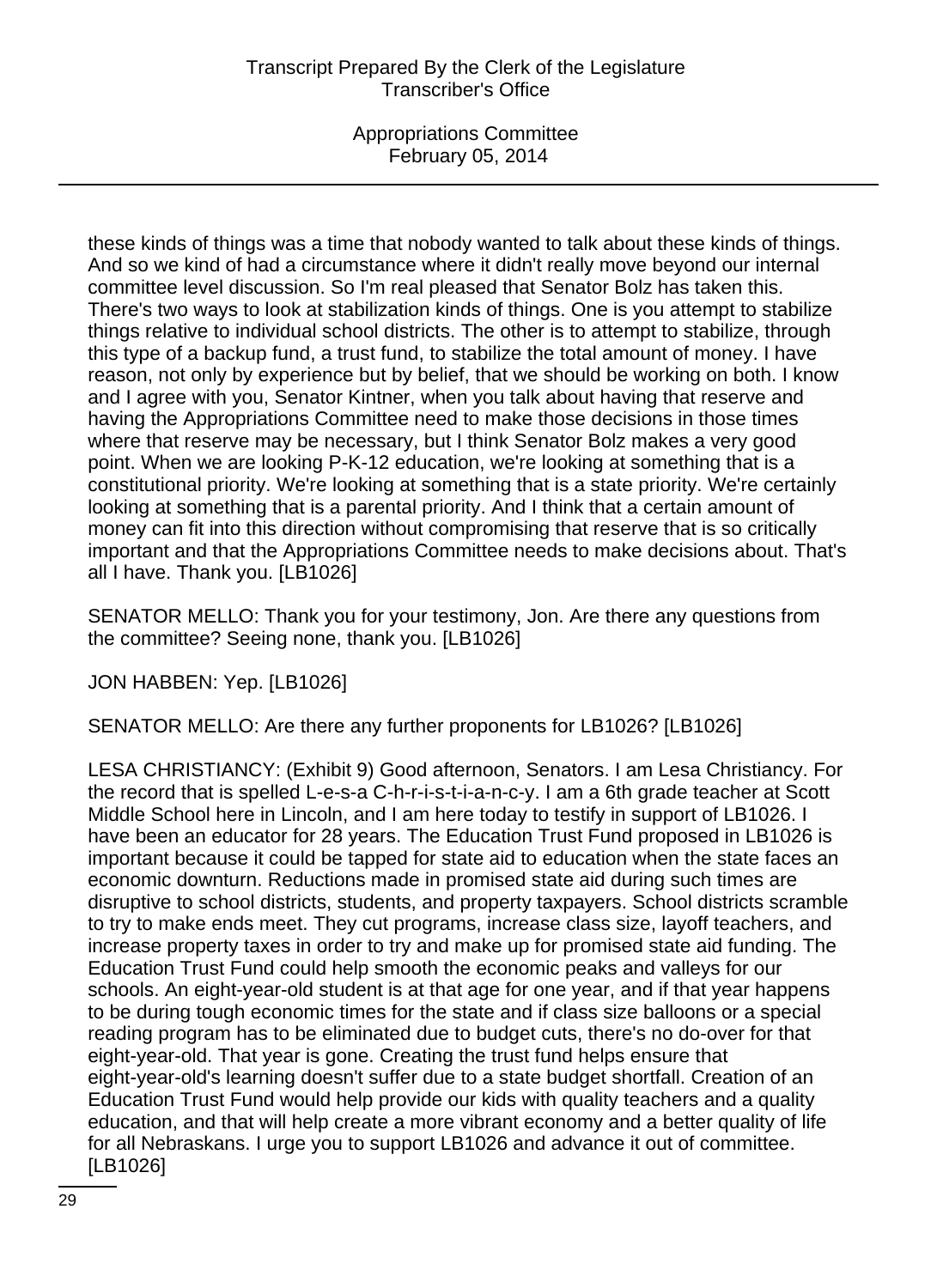SENATOR MELLO: Thank you for your testimony, Lesa. Are there any questions from the committee? Seeing none, thank you. [LB1026]

LESA CHRISTIANCY: Thank you. [LB1026]

SENATOR MELLO: Any further proponents for LB1026? Seeing none, are there any opponents to LB1026? Seeing none, is there anyone here in the neutral capacity on LB1026? [LB1026]

RENEE FRY: Good afternoon. [LB1026]

SENATOR MELLO: Good afternoon. [LB1026]

RENEE FRY: Congratulations. [LB1026]

SENATOR MELLO: Thank you. [LB1026]

RENEE FRY: (Exhibits 10 and 11) My name is Renee Fry, R-e-n-e-e F-r-y, and I'm the executive director of OpenSky Policy Institute. I'm here today to testify neutral on LB1026, although we very much support the concept of LB1026 to provide more consistent funding for state aid to K-12 schools. Such a fund could reduce the fluctuations and adjustments to the school aid formula that have frequently occurred since the TEEOSA formula was first implemented. As a share of the economy, state aid to K-12 schools has declined 9 percent since the first full year of TEEOSA funding in FY '90-91, and is currently nearly 12 percent below the pre-stimulus historic average, as shown in the graph that is being handed out. In those 24 years, state aid as a share of the economy has increased or decreased by more than 5 percent in a single year 11 times. In seven of those years, it increased or decreased by at least 7 percent. That means almost every other year, state aid fluctuates up or down at least 5 percent. There are two main factors in the TEEOSA formula that tend to be adjusted to increase or decrease the total amount of state aid: the local effort rate, and the cost growth factor. The statutes determining those two components have been adjusted by legislation in 15 of the last 24 years, leaving only 9 years in which no changes have been made. The cost growth factor statutes have been changed in 11 of the 24 years, and the local effort rate statute has been changed in 8. On the chart that I handed out, the Xs represent each year in which either the local effort rate or the cost growth factor were adjusted in statute. An Educational Trust Fund could help lessen the need to make these adjustments, which have ramifications in our schools and the amount of property taxes paid by Nebraskans. Michael Griffiths, a consultant with the Education Commission of the States and a national expert on education funding systems, spoke to the Education Committee this summer and said certain things should be considered when it comes to creating Education Trust Funds. Griffiths says lawmakers must exercise discipline to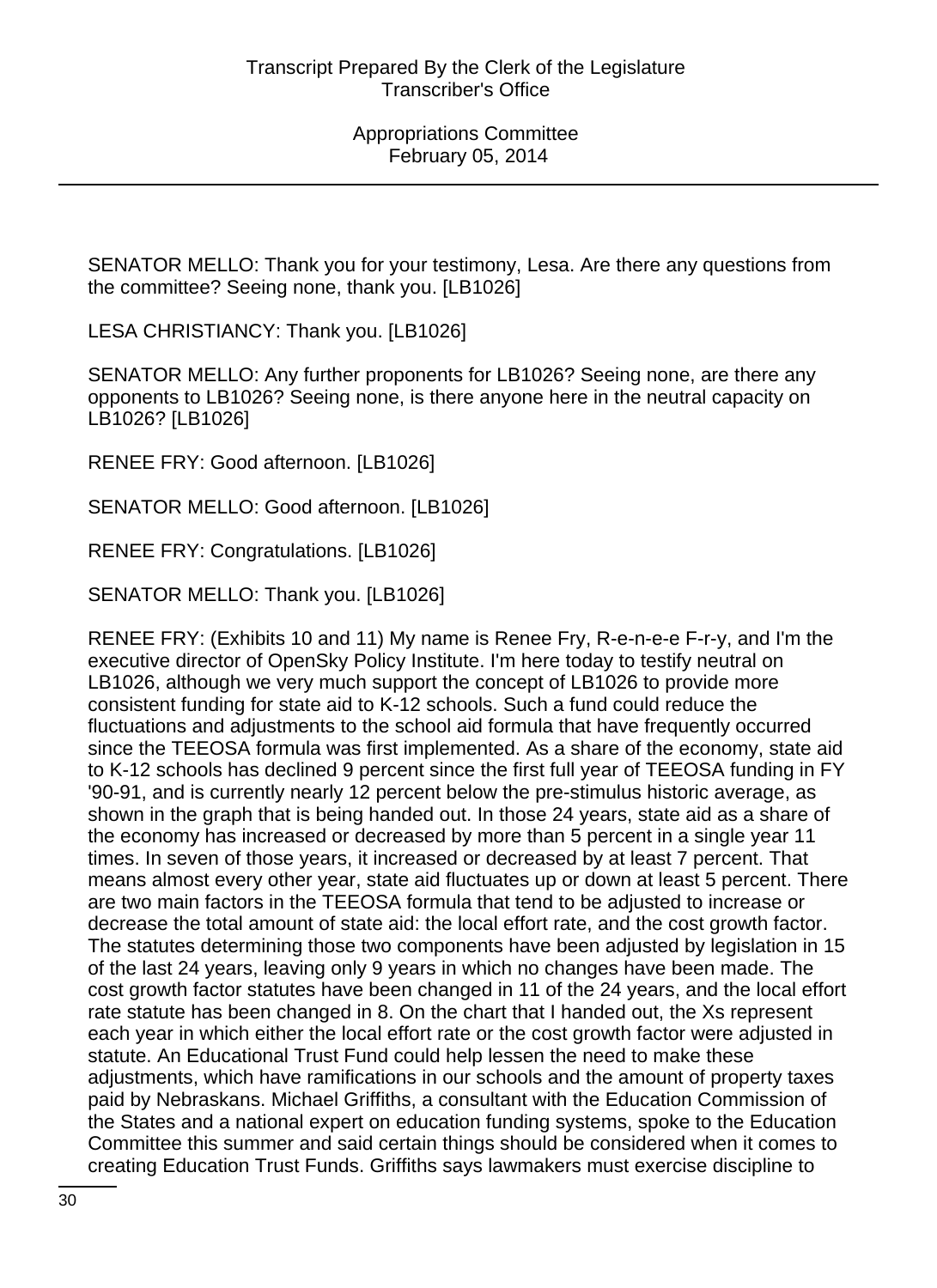ensure that the fund remains dedicated to its initial purpose of providing stability for state aid and that it is not raided to fund other initiatives. A dedicated trust fund for education could be an important tool in stabilizing Nebraska's education funding system, but lawmakers should work to ensure that such a fund works as intended. Thank you for your time, and I'd be happy to answer any questions. [LB1026]

SENATOR MELLO: Thank you for your testimony, Renee. Are there any questions from the committee? Senator Conrad. [LB1026]

SENATOR CONRAD: Renee, thank you so much. That's actually, the last point in your testimony, was one concern or question I had in relation to this bill, is that having lived through the awful economic downturn and the impacts on the state budget, this...many members of this committee made excruciatingly painful decisions in regards to our state obligations, both in regular session and in special sessions. Are there enough safeguards in this legislation to prevent future Legislatures from just grabbing this money when times get tough? [LB1026]

RENEE FRY: Yeah, I mean it's difficult. If you put it in the constitution then your hands are tied should you ever need it. But, no, it's a risk. I don't know how you really work around that other than try to have understanding. Obviously, you can't bind future Legislatures. So I'm not sure that there is a great work-around unless you do something like use funding from the marketplace, for, in effect, should that pass Congress, as a dedicated stream of revenue to fund something like a trust fund, which we think is a good idea and support that revenue stream for funding a trust fund, but which is why we're in a neutral capacity on this bill. We very much support the concept but it's the funding mechanism that we're more concerned about. [LB1026]

SENATOR CONRAD: Right. Do you know, from the expert that presented this summer or from your research, do other states have a different model that provides more safeguards once they institute a trust fund? [LB1026]

RENEE FRY: So we haven't done a lot of research, but to the extent that we can find, usually states that have a trust fund and use it in the way that I think is intended here do have some sort of dedicated stream. So whether it's tobacco settlement funding, I think that's South Dakota,... [LB1026]

SENATOR CONRAD: Okay. [LB1026]

RENEE FRY: ...there's another state I can't think of which uses mining severance taxes to fund their trust fund. And so I think if you have that dedicated stream, you're going to have a much better success rate at actually using the trust fund as intended. Barring that, I think the points that were made earlier, you know, are still really valid. What's to say that you won't use it, you know, to fill education and then use the state aid for other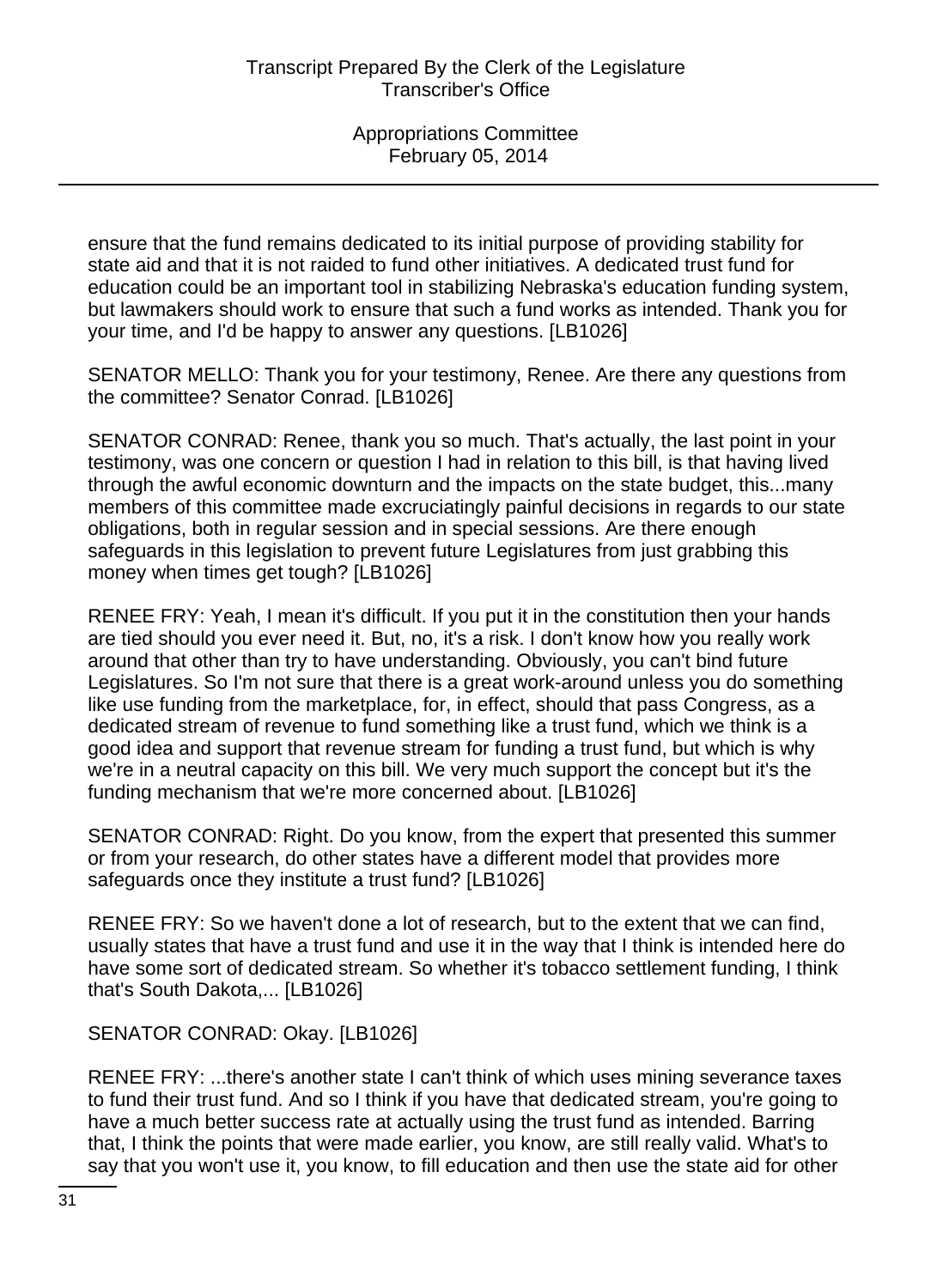sources? I mean I think it's a risk, but I'm not really sure how you work around that. [LB1026]

SENATOR CONRAD: Okay. Thank you. [LB1026]

SENATOR MELLO: Any further questions from the committee? Seeing none, thank you, Renee. [LB1026]

RENEE FRY: Thank you. [LB1026]

SENATOR MELLO: Are there any other proponents in the neutral capacity...testifiers in the neutral capacity? Seeing none, Senator Bolz, would you like to close? [LB1026]

SENATOR BOLZ: Thank you. Senator Conrad, I just wanted to briefly address your question. There are several tools and levers that can be used in an Education Trust Fund such as this. Four other states use a stabilization model like this concept. Some of those states have a dedicated repayment period, so over a period of, say, eight years the fund would have to be filled up to a certain level. Some other states say that in over-the-top revenue years and years that are above a certain expected or forecasted revenue projection, a small percentage goes into the trust fund. We'd be happy to summarize some of the other models and explain some of those other bells and whistles, I suppose, in terms of how this could be constructed in a way that protects the funding for its intended purpose. [LB1026]

SENATOR MELLO: Thank you, Senator Bolz. Are there any questions from the committee? [LB1026]

SENATOR KINTNER: I have one more question. [LB1026]

SENATOR MELLO: Senator Kintner. [LB1026]

SENATOR KINTNER: It's really a question. Is there a state that you modeled this that does this right, that does it this way and makes it work? [LB1026]

SENATOR BOLZ: There are four other states that I think have established education trust funds that are focused on stabilization, not on innovation or on other purposes. There are more than four states that have a mixed trust fund, which goes to pre-K or to other states. Those are Alabama, Utah, Vermont, and Oregon. Alabama has a fairly solid model and it's one of those models that requires a specific repayment period, and I think that's an innovative idea that could be considered in this committee, because that way, when you take money out, you do so carefully because you know that you have to repay it. So I'd be happy to share some of those model initiatives with the committee. [LB1026]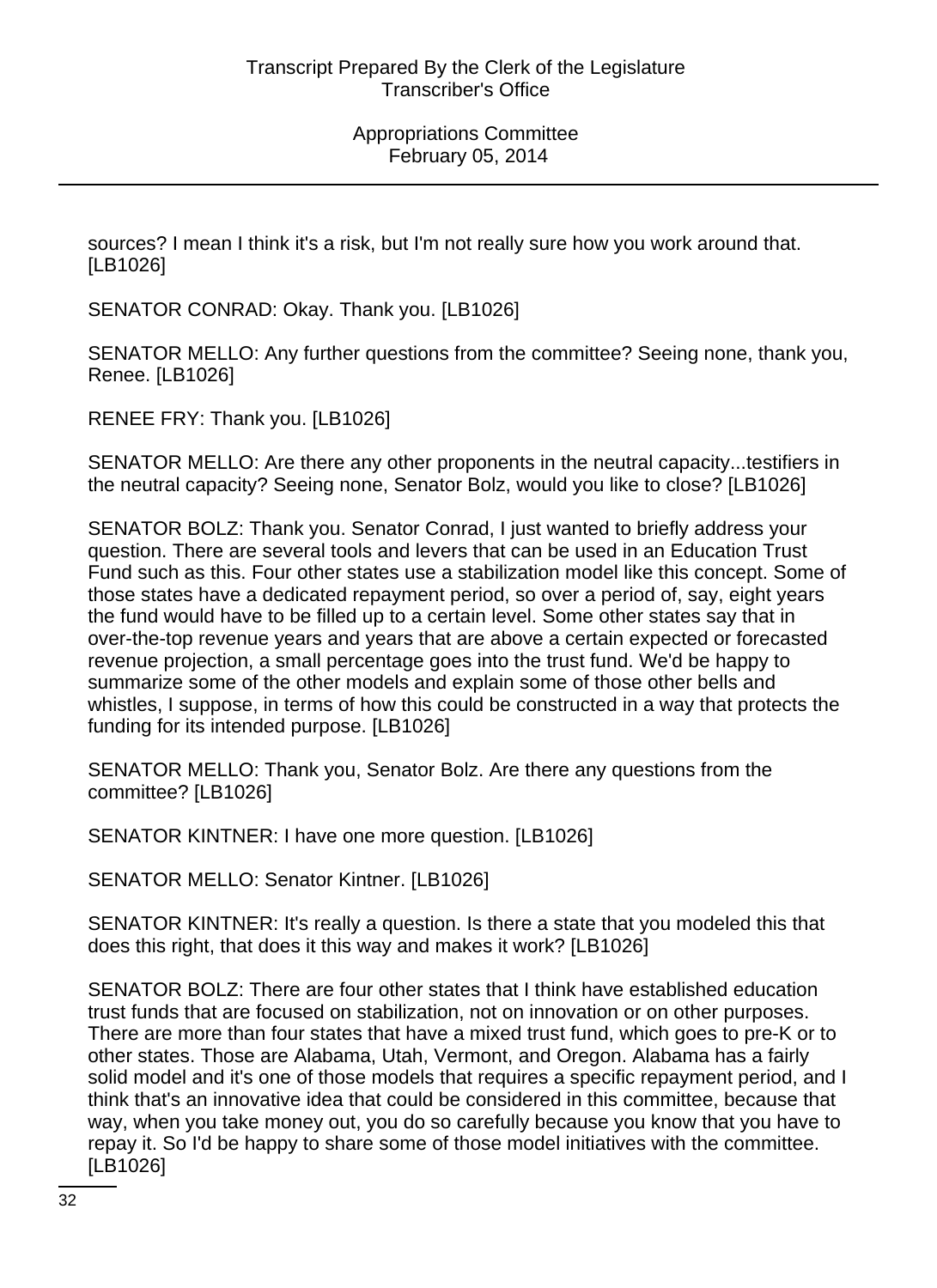SENATOR KINTNER: Thank you. [LB1026]

SENATOR MELLO: Are there any further questions from the committee? Seeing none...oh, Senator Nelson. [LB1026]

SENATOR NELSON: Thank you, Senator Mello. I was just reading the fiscal note again and one complication is that transferring \$114 million to the net fund would leave us \$75 million below the minimum Reserve. So do you have an answer to that? [LB1026]

SENATOR BOLZ: You're a man after my own heart, Senator Nelson. [LB1026]

SENATOR NELSON: (Laugh) Okay. I asked the right questions? [LB1026]

SENATOR BOLZ: That's exactly the question I would ask if our seats were reversed. I think there's a little bit of a difference in the way that the fiscal note conceptualized the bill versus the way I was conceptualizing the bill, and that's my burden of having drafted the bill technically correctly. But my intention was to move some of the Cash Reserve into an Education Trust Fund, and I conceptualized that as seed funding and that the cap would be 10 percent. So we would have some options in terms of just how much money could be moved over. If the maximum of 10 percent would be moved over, that would be \$114 million, which would be significant and perhaps not quite the bite that we would want to chew in this committee this year. [LB1026]

SENATOR NELSON: Okay. [LB1026]

SENATOR BOLZ: Yeah. [LB1026]

SENATOR NELSON: Thank you. [LB1026]

SENATOR BOLZ: Thank you. [LB1026]

SENATOR MELLO: Thank you, Senator Bolz. That will conclude today's bill hearing on LB1026 and take us to our last bill of the day, LB969 by Senator Sullivan. [LB1026]

SENATOR SULLIVAN: I'm thinking this is my first time before the committee. [LB969]

SENATOR MELLO: I think it is. [LB969]

SENATOR SULLIVAN: Thank you, Senator Mello, and congratulations. [LB969]

SENATOR MELLO: Thank you. [LB969]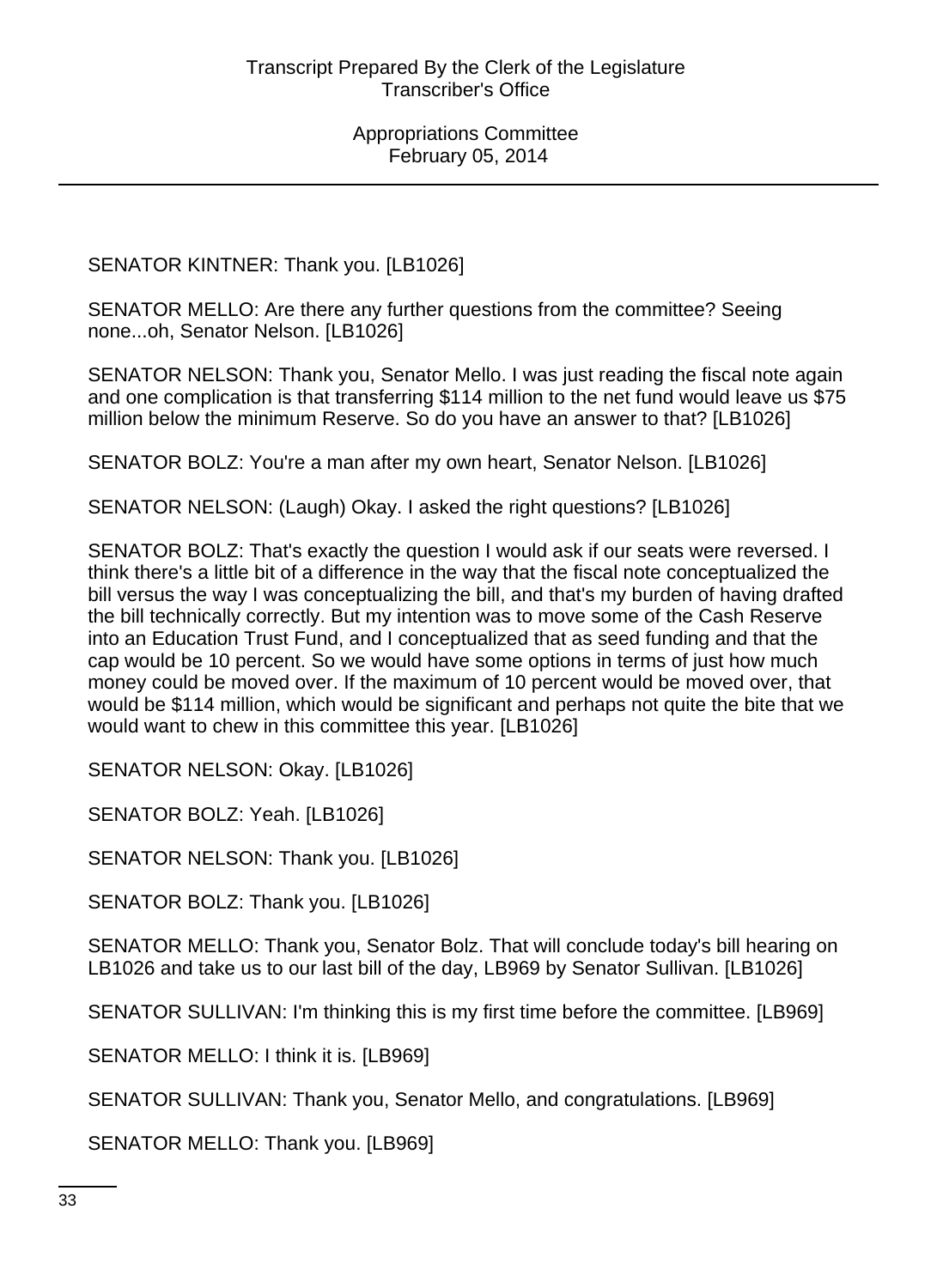SENATOR SULLIVAN: And thank you, committee, for hearing my bill. I'm Senator Kate Sullivan, K-a-t-e S-u-l-l-i-v-a-n, representing District 41. I'm here to introduce LB969, which would increase the cap on the appropriation for special education from a growth rate of 5 percent to 10 percent for this next fiscal year. Until this last session, it had been a long time since the special education appropriation has been allowed to grow by 5 percent despite special education costs continuing to grow at rates well above 5 percent. Beginning with 2006-07, the appropriation was limited by the Appropriations Committee to a growth rate of 3 percent per year for three years. Then for the next three years the appropriation was held flat with no growth. For 2011-12, the growth rate was .5 percent, then 4.3 percent for last year. To be fair, during the time when the districts were receiving ARRA funding, one element of the increased federal support was a temporary increase in federal special education funding. However, special education costs continued to rise during that period and the increase expired, leaving school districts with a larger share of the bill. Prior to LB742 in 1995, the special education appropriation was set to provide a reimbursement of 90 percent of the allowable special education costs incurred by districts. My understanding is that there was an attempt by the Education Committee at that time to slow the growth in special education, and there was a slight reduction in the growth for a couple of years. But after the efficiencies were realized, the growth picked up again. Using the latest available data, the expenditures for 2012-13 are being reimbursed this year at a rate of 54 percent. Special education expenses are not optional expenses that a district can control. In fact, federal law requires that all children with disabilities receive access to a free, appropriate education and does not allow appropriate services to be denied based solely on cost or on the financial status of the district. So in conclusion, I urge you to support the children in our state who have disabilities and the school districts that serve them. Thank you. [LB969]

SENATOR MELLO: Thank you, Senator Sullivan, and thank you for bringing this bill to our committee. Are there any questions from the committee? Seeing none, thank you. [LB969]

SENATOR SULLIVAN: Okay. Thank you. [LB969]

SENATOR MELLO: First, we'll hear from proponents for LB869 (sic). [LB969]

JON HABBEN: Good afternoon, Senator Mello, members of the committee. Again, I'm Jon, J-o-n, Habben, H-a-b-b-e-n, executive director of Nebraska Rural Community Schools Association. We continually, as an association and our members, weigh in on these special education or these attempts to improve the circumstance of special education for two purposes. One, these kids and their families live all across the state. I've debated with some occasionally who tried to give me the impression that they only lived in places where there were lots of services available, obviously not. That's something that my 7 years as a principal and 17 years as a superintendent have told me across four different school districts--be prepared because you never know. And it's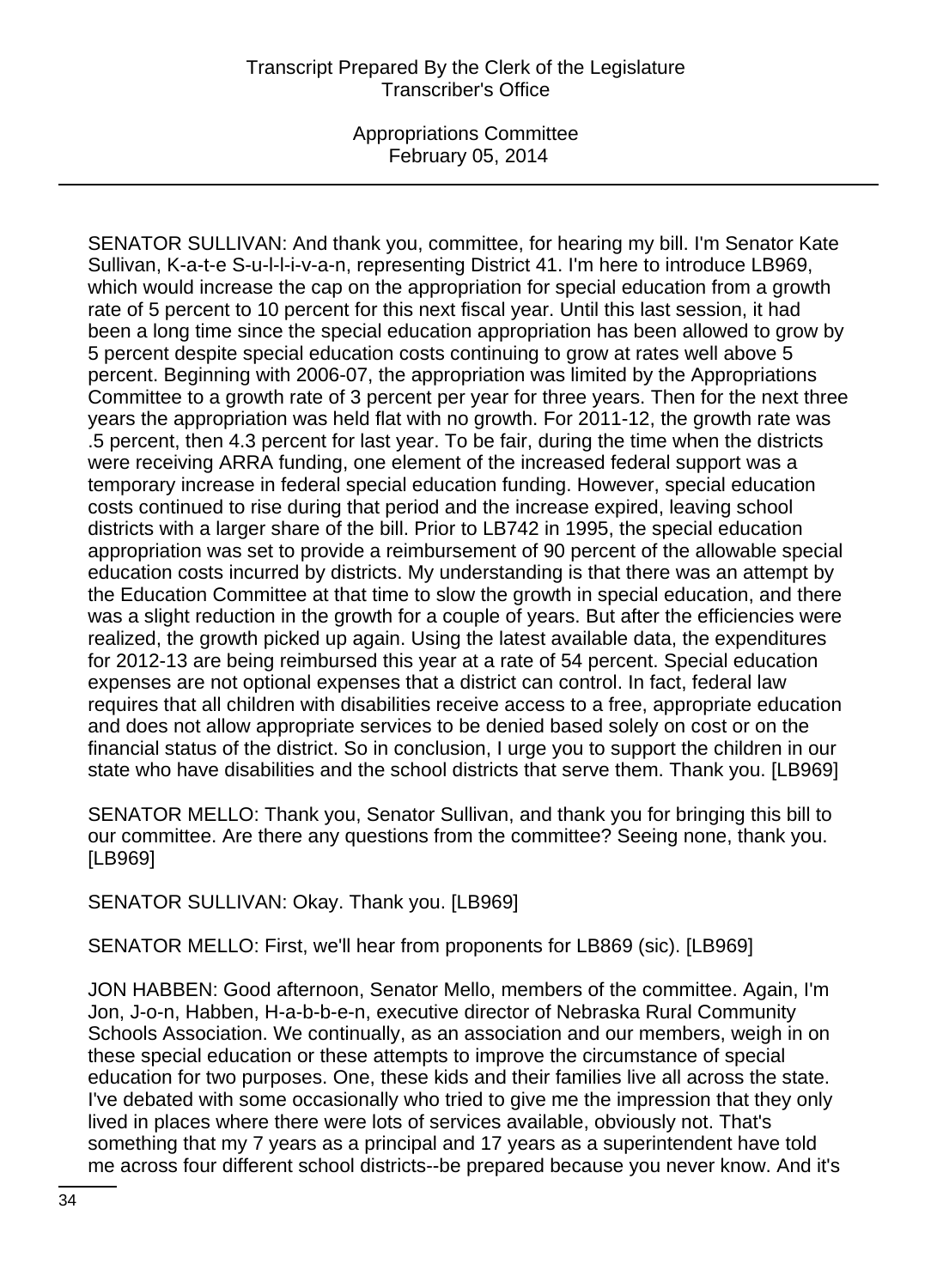a very difficult circumstance to deal with, and if you've been a parent in that circumstance you can understand it even on a more personal level. It is important that we understand that special education, as Senator Sullivan has pointed out, has far more rules and regulations than it does permissive places. The permissive places may be enhancements. And I've been the superintendent as my folks have come to me and said, Dr. Habben, can you? And I've had to say no to a number of the enhancements, because you get to a point where you can only afford to do what you have to do. That's a tough place to be, but there is some reality at times. But you have to deal with those kids and their circumstances where they are at. They don't just exist in equalized schools. They exist in all schools. And I want to emphasize that as you consider this bill and any other discussion of special education, you think in terms of 249 districts and all of those special needs kids that exist across all of them. Thank you. [LB969]

SENATOR MELLO: Thank you for your testimony, Jon. Are there any questions from the committee? Seeing none, thank you. [LB969]

JON HABBEN: You bet. Thank you. [LB969]

SENATOR MELLO: Are there any other proponents for LB869 (sic)? [LB969]

JAY SEARS: (Exhibit 12) Good afternoon, Senator Mello and members of the Appropriations Committee. For the record, I am Jay Sears, J-a-y S-e-a-r-s, and I'm here representing the 28,000 educators of the Nebraska State Education Association, which includes a number of special educators who are very interested in this bill. And NSEA thanks Senator Sullivan for proposing LB969 and increasing the cap from 5 to 10 percent. Just to share with you a little bit, I'm a former special ed teacher but more on the...I spent most of my time in the classroom teaching American History and American Government. But I also had special ed students and so I know the issues that teachers face and the districts face every year when they come up against the excess costs. One of the things I'd remind you is the federal government puts in some money and the state government puts in some money and the districts put in even more money to educate all students. But more importantly, the excess costs in special education are increasing astronomically and what we're seeing is there's a large gap between what we can fund federally and state and locally for the excess costs for our special needs students. So this bump in the appropriation would be well used. One of the things that, as Jon talked about, superintendents and districts have to think about is when we can't meet the needs of special ed students, that's not an option. The federal government requires that we meet all special ed needs. And when we can't meet those with the...and not cover the excess costs, then we have to get into the regular funds and programs in the school district. And so what do we do? We lose other programs for all students, not just special ed. So this would be well welcomed and we hope that you can see fit to make the bump from 5 to 10 percent and we'll spend it, I'm sure. Thank you for the opportunity. [LB969]